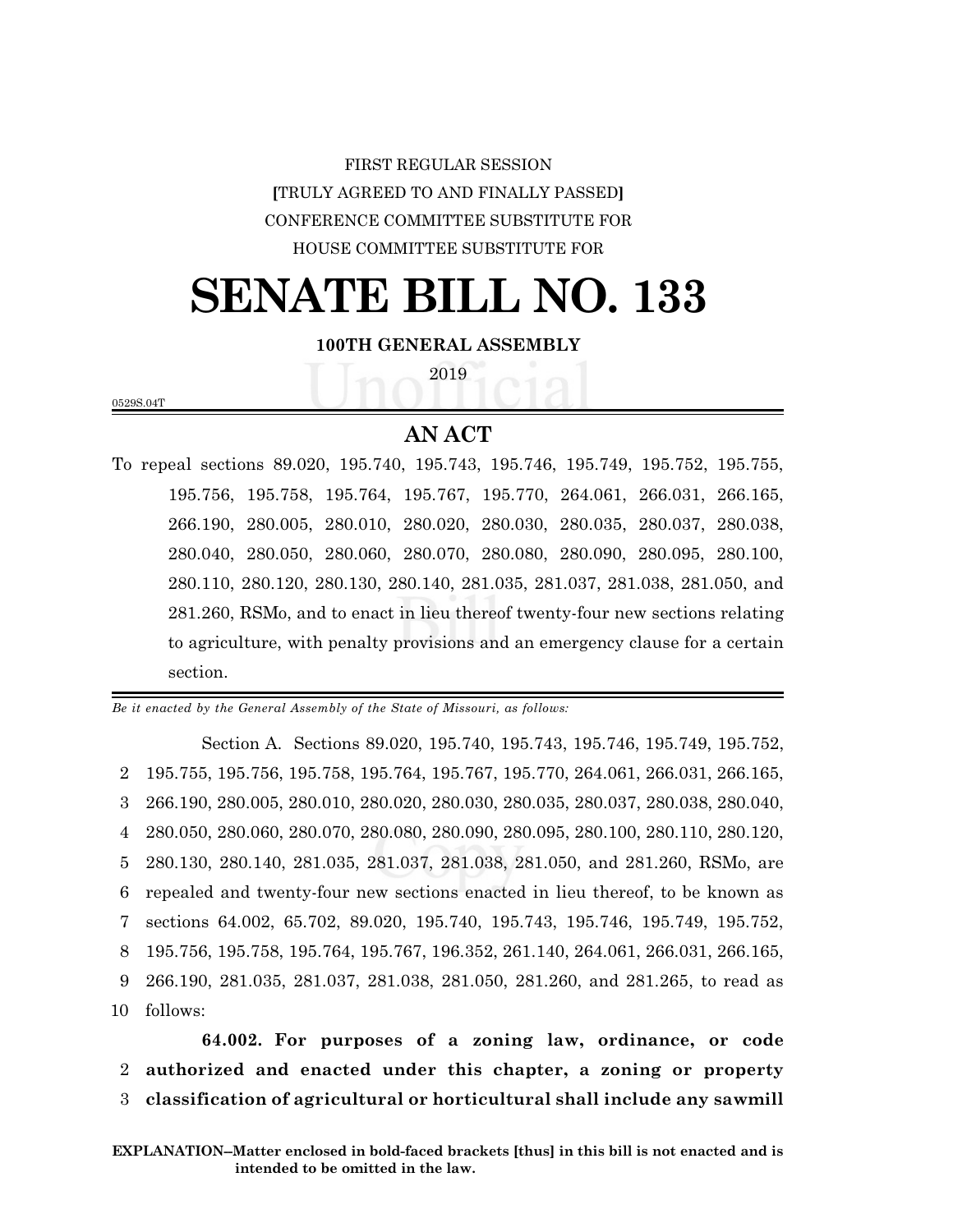**or planing mill as defined in the U.S. Department of Labor's Standard**

 **Industrial Classification (SIC) Manual under Industry Group 242 with the SIC number 2421.**

**65.702. For purposes of a zoning law, ordinance, or code authorized and enacted under sections 65.650 to 65.700, a zoning or property classification of agricultural or horticultural shall include any sawmill or planing mill as defined in the U.S. Department of Labor's Standard Industrial Classification (SIC) Manual under Industry Group 242 with the SIC number 2421.**

89.020. 1. For the purpose of promoting health, safety, morals or the general welfare of the community, the legislative body of all cities, towns, and villages is hereby empowered to regulate and restrict the height, number of stories, and size of buildings and other structures, the percentage of lot that may be occupied, the size of yards, courts, and other open spaces, the density of population, the preservation of features of historical significance, and the location and use of buildings, structures and land for trade, industry, residence or other purposes.

 2. For the purpose of any zoning law, ordinance or code, the classification single family dwelling or single family residence shall include any home in which eight or fewer unrelated mentally or physically handicapped persons reside, and may include two additional persons acting as houseparents or guardians who need not be related to each other or to any of the mentally or physically handicapped persons residing in the home. In the case of any such residential home for mentally or physically handicapped persons, the local zoning authority may require that the exterior appearance of the home and property be in reasonable conformance with the general neighborhood standards. Further, the local zoning authority may establish reasonable standards regarding the density of such individual homes in any specific single family dwelling neighborhood.

 3. No person or entity shall contract or enter into a contract which would restrict group homes or their location as described in this section from and after September 28, 1985.

 4. Any county, city, town or village which has a population of at least five hundred and whose boundaries are partially contiguous with a portion of a lake with a shoreline of at least one hundred fifty miles shall have the authority to enforce its zoning laws, ordinances or codes for one hundred yards beyond the shoreline which is adjacent to its boundaries. In the event that a lake is not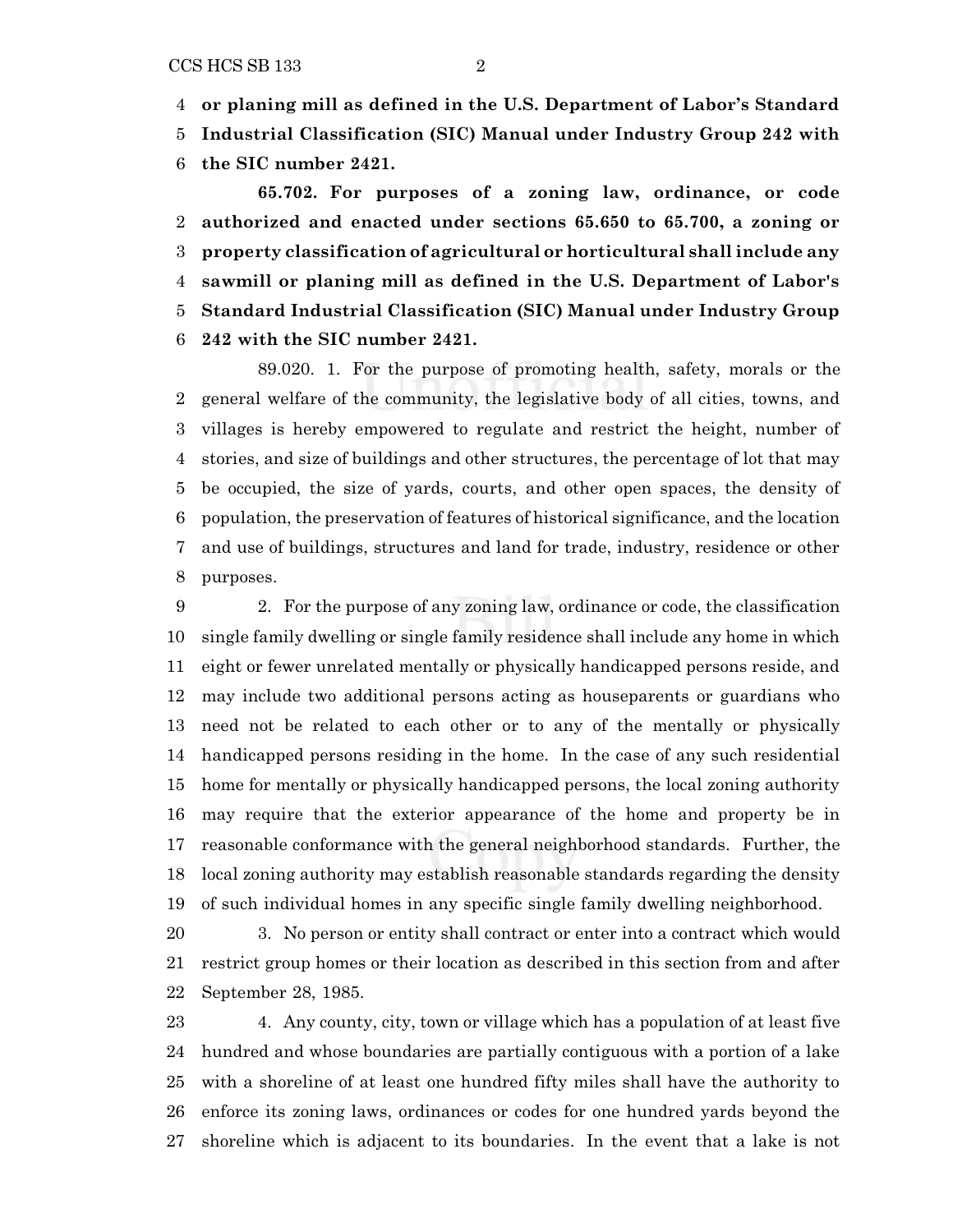large enough to allow any county, city, town or village to enforce its zoning laws, ordinances or codes for one hundred yards beyond the shoreline without encroaching on the enforcement powers granted another county, city, town or village under this subsection, the counties, cities, towns and villages whose boundaries are partially contiguous to such lake shall enforce their zoning laws, ordinances or orders under this subsection pursuant to an agreement entered into by such counties, cities, towns **[**and**], or** villages.

 5. Should a single family dwelling or single family residence as **[**defined**] described** in subsection 2 of this section cease to operate for the purpose as set forth in subsection 2 of this section, any other use of such home, other than allowed by local zoning restrictions, must be approved by the local zoning authority.

 6. For purposes of any zoning law, ordinance or code the classification of single family dwelling or single family residence shall include any private residence licensed by the children's division or department of mental health to provide foster care to one or more but less than seven children who are unrelated to either foster parent by blood, marriage or adoption. Nothing in this subsection shall be construed to relieve the children's division, the department of mental health or any other person, firm or corporation occupying or utilizing any single family dwelling or single family residence for the purposes specified in this subsection from compliance with any ordinance or regulation relating to occupancy permits except as to number and relationship of occupants or from compliance with any building or safety code applicable to actual use of such single family dwelling or single family residence.

 7. Any city, town, or village that is granted zoning powers under this section and is located within a county that has adopted zoning regulations under chapter 64 may enact an ordinance to adopt by reference the zoning regulations of such county in lieu of adopting its own zoning regulations.

 **8. For purposes of any zoning law, ordinance, or code authorized and enacted under this section, a zoning or property classification of agricultural or horticultural shall include any sawmill or planing mill as defined in the U.S. Department of Labor's Standard Industrial Classification (SIC) Manual under Industry Group 242 with the SIC number 2421.**

195.740. For the purposes of sections 195.740 to 195.773, the following terms shall mean: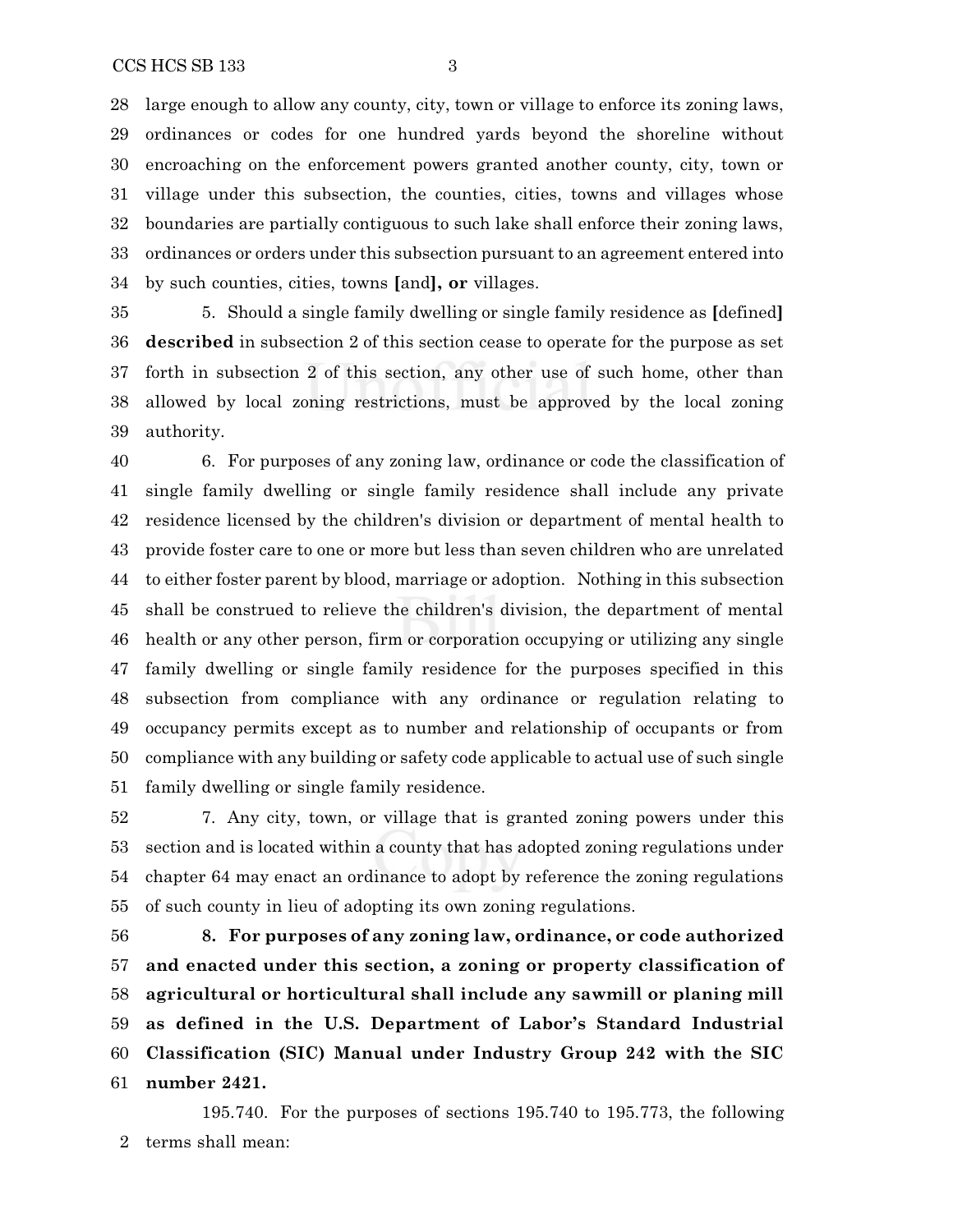(1) **"Agricultural hemp propagule", any viable nonseed plant material used to cultivate industrial hemp including, but not limited to, transplants, cuttings, and clones;**

 **(2)** "Agricultural hemp seed", Cannabis sativa L. seed that meets any labeling, quality, or other standards set by the department of agriculture and that is intended for sale, is sold to, or is purchased by registered **[**growers**] producers** for planting;

**[**(2)**] (3)** "Crop", industrial hemp grown under a single registration;

**[**(3)**] (4)** "Department", the Missouri department of agriculture;

 **[**(4) "Grain", Cannabis sativa L. seed used to make an industrial hemp commodity or product;**]**

 (5) **[**"Grower", a person, joint venture, or cooperative who is a Missouri resident or an entity that is domiciled in this state that produces industrial hemp;

 (6) "Handler", a person, joint venture, or cooperative who is a Missouri resident or an entity that is domiciled in this state that receives industrial hemp for processing into commodities, products, feed, or agricultural hemp seed;

 (7)**] "Indoor cultivation facility", any greenhouse or enclosed building or structure capable of continuous cultivation throughout the year that is not a residential building;**

 **(6)** "Industrial hemp plant monitoring system", a reporting system that includes, but is not limited to, testing, transfer reports, and data collection maintained by a **[**grower or handler**] producer or agricultural hemp propagule and seed permit holder** and available to the department for purposes of monitoring **viable [**agricultural hemp seed and**]** industrial hemp cultivated as an agricultural product from planting to final **[**packaging**] sale or transfer as a publicly marketable hemp product;**

 **(7) "Nonviable", plant material or agricultural hemp seed that is not capable of living or growing;**

 **(8) "Produce", the cultivation and harvest of viable industrial hemp;**

 **(9) "Producer", a person who is a Missouri resident, or an entity that is domiciled in this state, who grows or produces viable industrial hemp;**

 **(10) "Publicly marketable product", anynonviable hemp material, including seed, stem, root, leaf, or floral material, that contains no**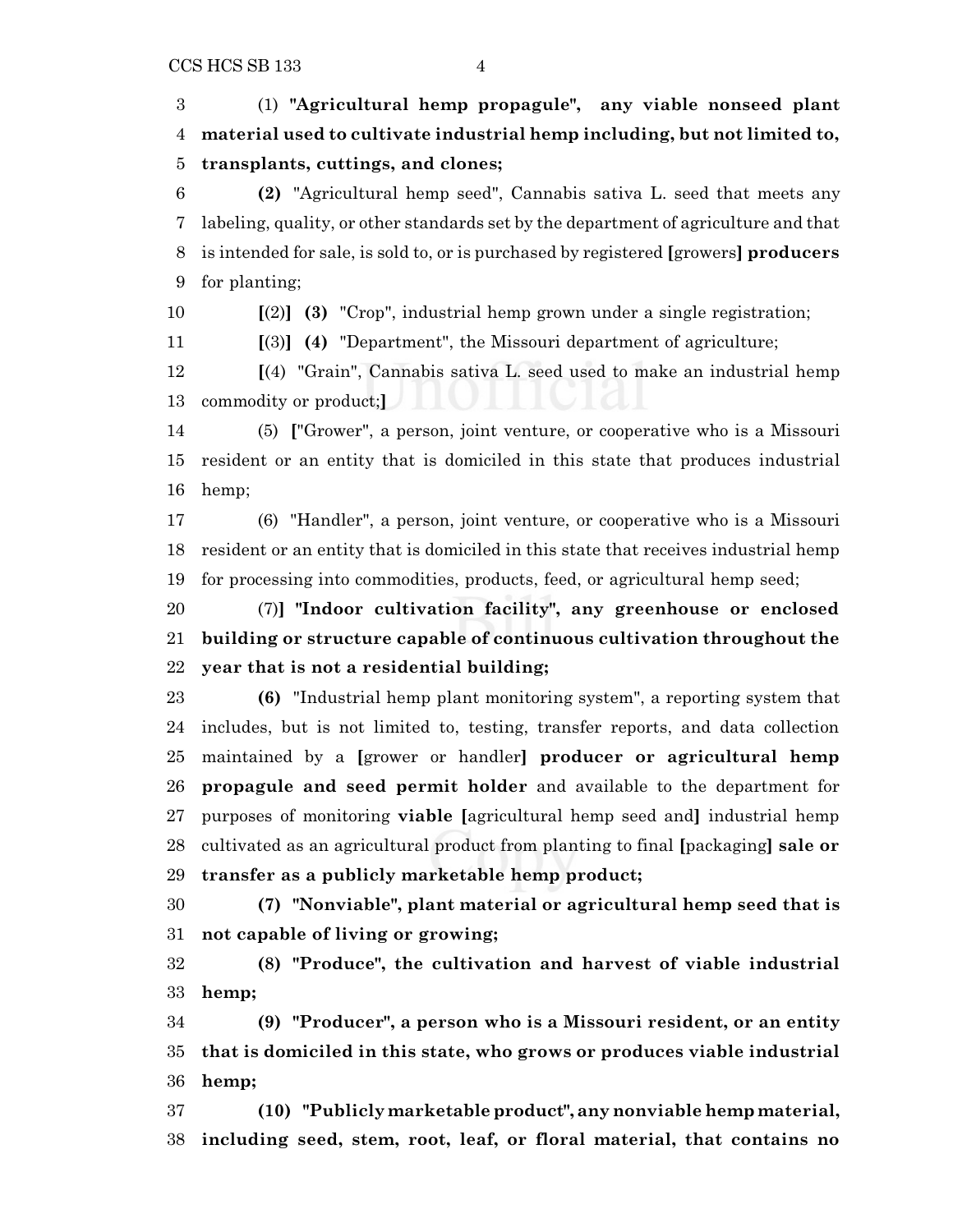### **material with a delta-9 tetrahydrocannabinol concentration exceeding**

**three-tenths of one percent on a dry weight basis**.

195.743. **[**1. There is hereby created an "Industrial Hemp Agricultural Pilot Program", in accordance with federal law, to be implemented by the department to study the growth, cultivation, processing, feeding, and marketing of industrial hemp.

 2.**] Viable** industrial hemp shall be an agricultural product that is subject to regulation by the department, including compliance with an industrial hemp plant monitoring system.

195.746. 1. Any **[**grower or handler**] producer** of industrial hemp shall obtain a registration from the department. **[**Growers and handlers engaged in the production of agricultural hemp seed shall obtain an agricultural hemp seed production permit. An agricultural hemp seed production permit shall authorize a grower or handler to produce and handle agricultural hemp seed for sale to registered industrial hemp growers and handlers. The department shall make information that identifies sellers of agricultural hemp seed available to growers, and any seller**] Any producer** of agricultural hemp **[**seed**]** shall ensure that **[**the**] all agricultural hemp propagules and agricultural hemp** seed **[**complies**] comply** with any standards established by the department.

 2. **Any person who sells, distributes, or offers for sale any agricultural hemp propagule or agricultural hemp seed in the state shall obtain an agricultural hemp propagule and seed permit from the department. An agricultural hemp propagule and seed permit shall authorize a permit holder to sell, distribute, or offer for sale agricultural hemp propagules or agricultural hemp seed to registered producers or other permit holders. A permit holder is exempt from requirements in chapter 266 if he or she only sells, distributes, or offers for sale agricultural hemp propagules or agricultural hemp seed.**

 **3.** An application for an industrial hemp registration or agricultural hemp **propagule and** seed **[**production**]** permit shall include:

(1) The name and address of the applicant;

 (2) The name and address of the industrial hemp or agricultural hemp **propagule or** seed operation;

 (3) **For any industrial hemp registration,** the global positioning system coordinates and legal description for the property used for the industrial hemp **[**or agricultural hemp seed**]** operation;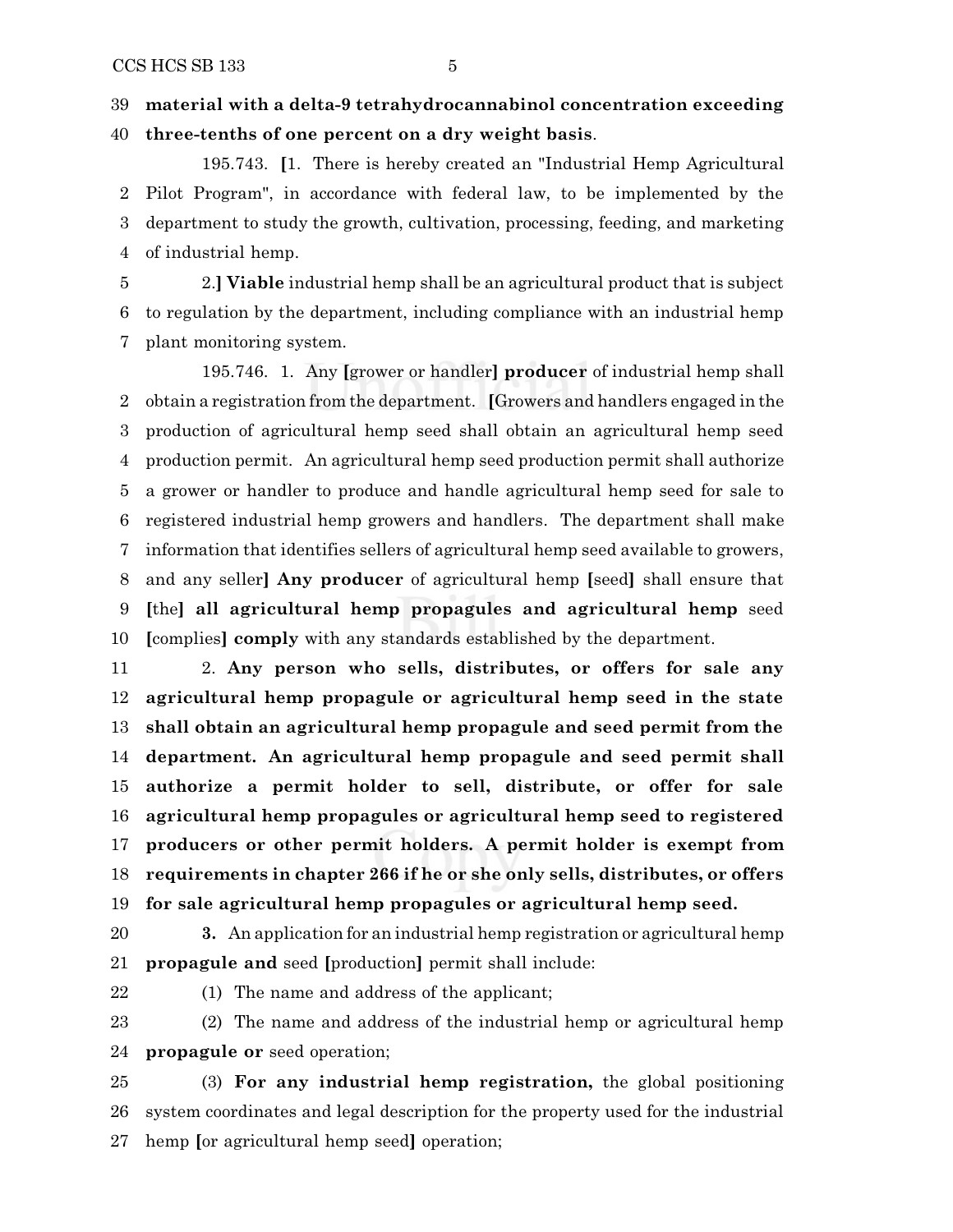(4) The application fee, as determined by the department, in an amount sufficient to cover the administration, regulation, and enforcement costs associated with sections 195.740 to 195.773; and

(5) Any other information the department deems necessary.

 **[**3.**] 4.** The department shall issue a registration **[**or permit**]** under this section to an applicant who meets the requirements of this section and section 195.749**[**,**] and** who satisfactorily completes a state and federal fingerprint criminal history background check under section 43.543**[**, who signs an acknowledgment that industrial hemp is an experimental crop, and who signs a waiver that holds the department harmless in the event a lawsuit occurs or if the growth, cultivation, processing, feeding, or marketing of industrial hemp or seed is later declared illegal under federal law**]**. The department may charge an applicant an additional fee for the cost of the fingerprint criminal history background check in addition to the registration **[**or permit**]** fee. **If required by federal law, the department shall require an applicant for an agricultural hemp propagule and seed permit to comply with the fingerprint criminal history background check requirements of this subsection.**

 **[**4.**] 5.** Upon issuance of a registration or permit, information regarding all **[**registration**] producers** and permit holders shall be forwarded to the Missouri state highway patrol.

 **[**5.**] 6.** An industrial hemp registration or agricultural hemp **propagule and** seed **[**production**]** permit is:

 (1) Nontransferable, except such registration or permit may be transferred to a **[**spouse or child**] person** who otherwise meets the requirements of a registrant or **[**permittee**] permit holder**, and the **[**spouse or child**] person** may operate under the existing registration or permit until the registration or permit expires, at which time the renewal shall reflect the change of the registrant or **[**permittee**] permit holder**;

(2) Valid for a three-year term unless revoked by the department; and

 (3) Renewable as determined by the department**, if the registrant or permit holder is found to be in good standing**.

 **7. Each individual parcel of ground or indoor cultivation facility with a separate legal description shall be required to obtain a separate registration unless the parcels are contiguous and owned by the same person of record.**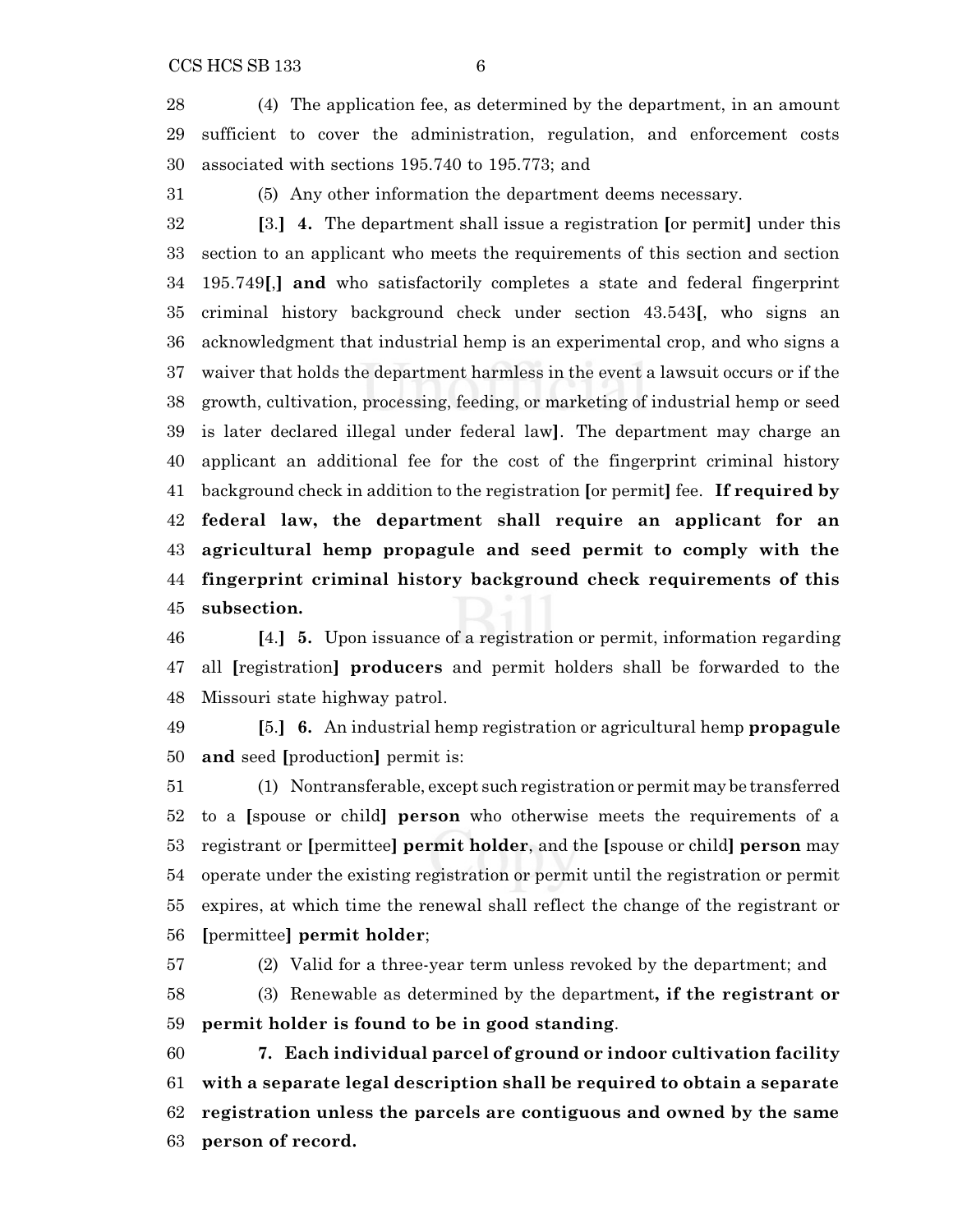195.749. 1. The department may revoke, refuse to issue, or refuse to renew an industrial hemp registration or agricultural hemp **propagule and** seed **[**production**]** permit and may impose a civil penalty of not less than **[**two thousand**]** five hundred dollars or more than fifty thousand dollars for violation of:

(1) A registration or permit requirement, term, or condition;

 (2) Department rules relating to **[**growing or handling**] the production of** industrial hemp **or an agricultural hemp propagule and seed permit**;

(3) Any industrial hemp plant monitoring system requirement; or

 (4) A final order of the department that is specifically directed to the **[**grower's or handler's**] producer or permit holder's** industrial hemp operations or activities.

 2. A registration or permit shall not be issued to a person who in the **[**five**] ten** years immediately preceding the application date has been found guilty of, or pled guilty to, a felony offense under any state or federal law regarding the possession, distribution, manufacturing, cultivation, or use of a controlled substance.

 3. The department may revoke, refuse to issue, or refuse to renew an industrial hemp registration or agricultural hemp **propagule and** seed **[**production**]** permit for failing to comply with any provision of this chapter, or for a violation of any department rule relating to agricultural operations or activities other than industrial hemp **[**growing or handling**] production**.

 **[**4. The department shall refuse to issue an industrial hemp registration or agricultural hemp seed permit to any applicant if approving such registration or permit would authorize the growth or cultivation of industrial hemp or agricultural hemp seed on a plot of land that is less than ten acres or more than forty acres by any single registrant or permittee, or over two thousand acres of land statewide among all registrants or permittees, notwithstanding the twenty-acre limitation for institutions of higher education set forth in section 195.767.**]**

195.752. **1.** Any person **[**growing**] producing** industrial hemp who does not have a valid industrial hemp registration issued under section 195.746 **[**shall**] may** be subject to an administrative fine of five hundred dollars and **[**shall obtain a valid registration to grow industrial hemp within thirty days. If, during the thirty-day period, such person applies for and receives an industrial hemp registration, the amount of the fine imposed under this section shall be refunded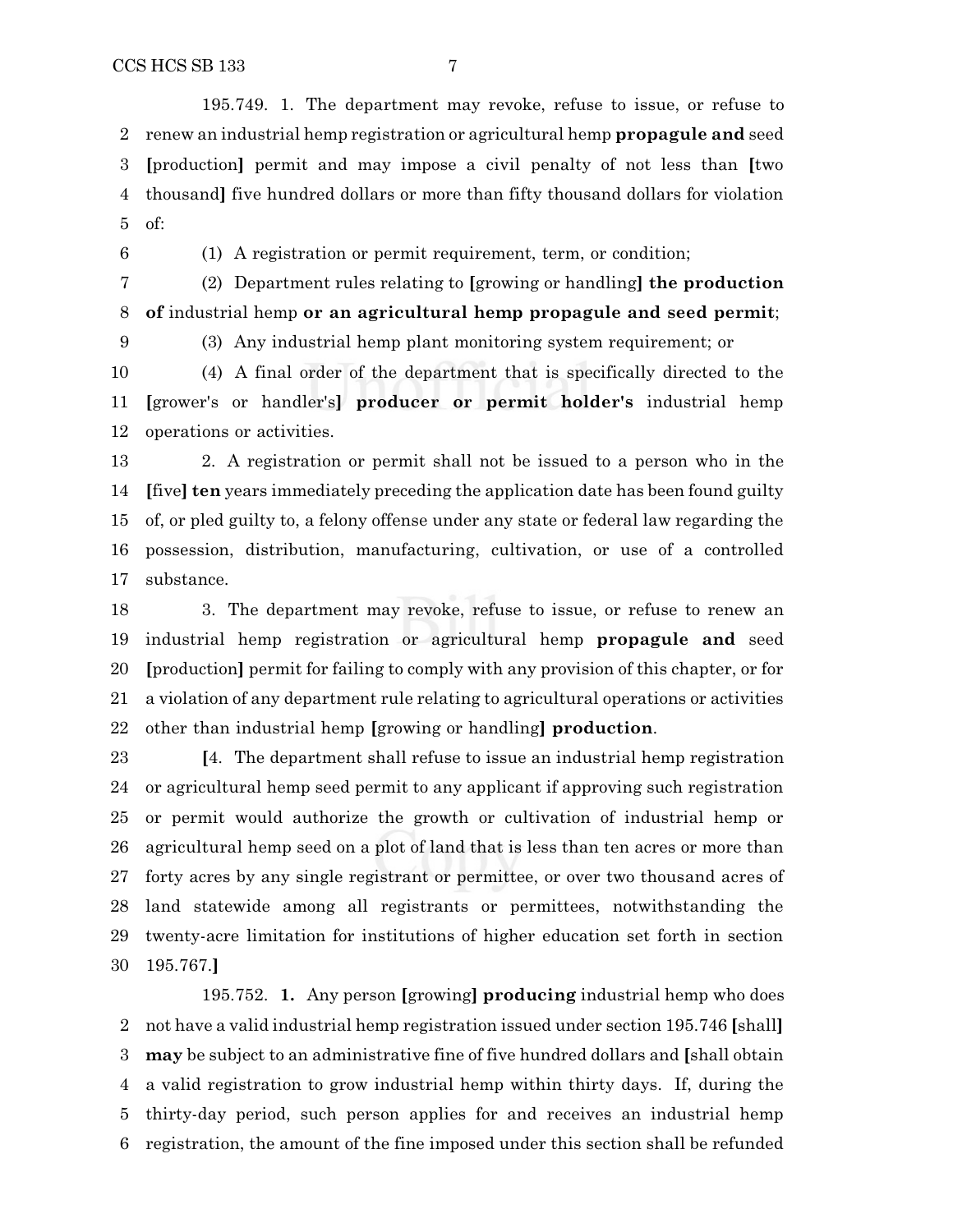in full. If, during the thirty-day period described in this section, such person fails to obtain an industrial hemp registration, the person shall**] may** be fined one thousand dollars per day until such person **[**obtains a registration. After thirty days of failing to obtain an industrial hemp registration and an accumulation of administrative fines exceeding thirty days, such person shall destroy**] destroys** the industrial hemp crop. The Missouri state highway patrol shall certify such destruction to the department.

 **2. Any person selling, distributing, or offering for sale any agricultural hemp propagule or agricultural hemp seed in the state who does not have a valid agricultural hemp propagule and seed permit issued under section 195.746 may be subject to an administrative fine of five hundred dollars and may be fined one thousand dollars per day until such person obtains a valid permit.**

195.756. Notwithstanding sections 281.050 and 281.101 to the contrary, in the **[**growing and handling**] production** of industrial hemp consistent with sections 195.740 to 195.773, no retailer of pesticides as defined in 7 U.S.C. Section 136, or agricultural chemicals shall be liable for the sale, application, or handling of such products by a producer or applicator in any manner or for any purpose not approved by applicable state and federal agencies. No producer or applicator may use or apply pesticides or agricultural chemicals in the growing or handling of industrial hemp except as approved by state and federal law.

195.758. 1. Every **[**grower or handler**] producer or permitholder** shall be subject to an industrial hemp plant monitoring system and shall keep industrial hemp crop and agricultural hemp **propagule and** seed records as required by the department. **[**Upon three days' notice,**]** The department may require an inspection or audit during any normal business hours for the purpose of ensuring compliance with:

(1) Any provision of sections 195.740 to 195.773;

(2) Department rules and regulations;

 (3) Industrial hemp registration or agricultural hemp **propagule and** seed **[**production**]** permit requirements, terms, or conditions;

(4) Any industrial hemp plant monitoring system requirement; or

 (5) A final department order directed to the **[**grower's or handler's**] producer or permit holder's** industrial hemp or agricultural hemp **propagule and** seed operations or activities.

2. In addition to any inspection conducted under subsection 1 of this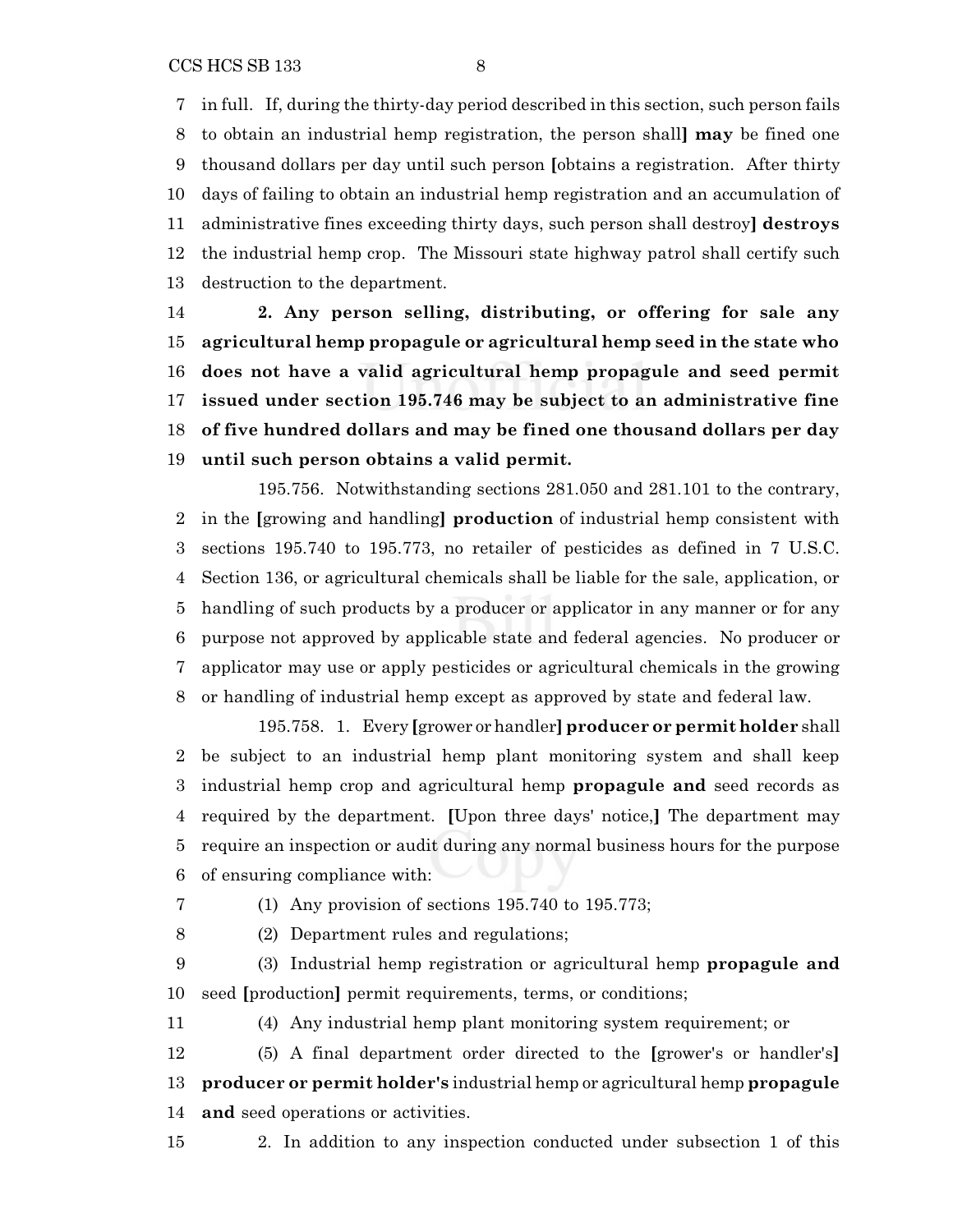section, the department may inspect any industrial hemp crop during the crop's growth phase and take a representative sample for field analysis. If a crop contains an average delta-9 tetrahydrocannabinol concentration exceeding three-tenths of one percent or the maximum concentration allowed under federal law, whichever is greater, on a dry weight basis, the department may **retest the crop. If the second test indicates that a crop contains an average delta- 9 tetrahydrocannabinol concentration exceeding three-tenths of one percent or the maximum concentration allowed under federal law, whichever is greater, on a dry weight basis, the department may** order any **[**grower or handler**] producer** to destroy the crop.

 3. If such crop is not destroyed within fifteen days of the **[**grower or handler**] producer** being notified by the department by certified mail that the crop contains concentrations exceeding those set forth in subsection 2 of this section, and directing the **[**grower or handler**] producer** to destroy the crop, such **[**grower or handler**] producer** shall be subject to a fine of five thousand dollars per day until such crop is destroyed. **[**Such fine shall be in addition to any criminal liability the grower or handler may incur, except that**]** No such penalty or fine shall be imposed prior to the expiration of the fifteen-day notification period.

 4. The Missouri state highway patrol may**, at its own expense,** perform aerial surveillance to ensure illegal industrial hemp **[**or marijuana**]** plants are not being cultivated on or near legal, registered industrial hemp plantings.

 5. The Missouri state highway patrol may coordinate with local law enforcement agencies to certify the destruction of illegal industrial hemp **[**and marijuana**]** plants.

 6. The department shall notify the Missouri state highway patrol and local law enforcement agencies of the need to certify that a crop of industrial hemp deemed illegal through field analysis has been destroyed.

 **7. Unless required by federal law, the department shall not regulate the sale or transfer of nonviable hemp including, but not limited to, stripped stalks, fiber, dried roots, nonviable leaf material, nonviable floral material, nonviable seeds, seed oils, floral and plant extracts, unadulterated forage, and other marketable agricultural hemp products to members of the general public both within and outside the state.**

195.764. 1. The department may charge **[**growers and handlers**]**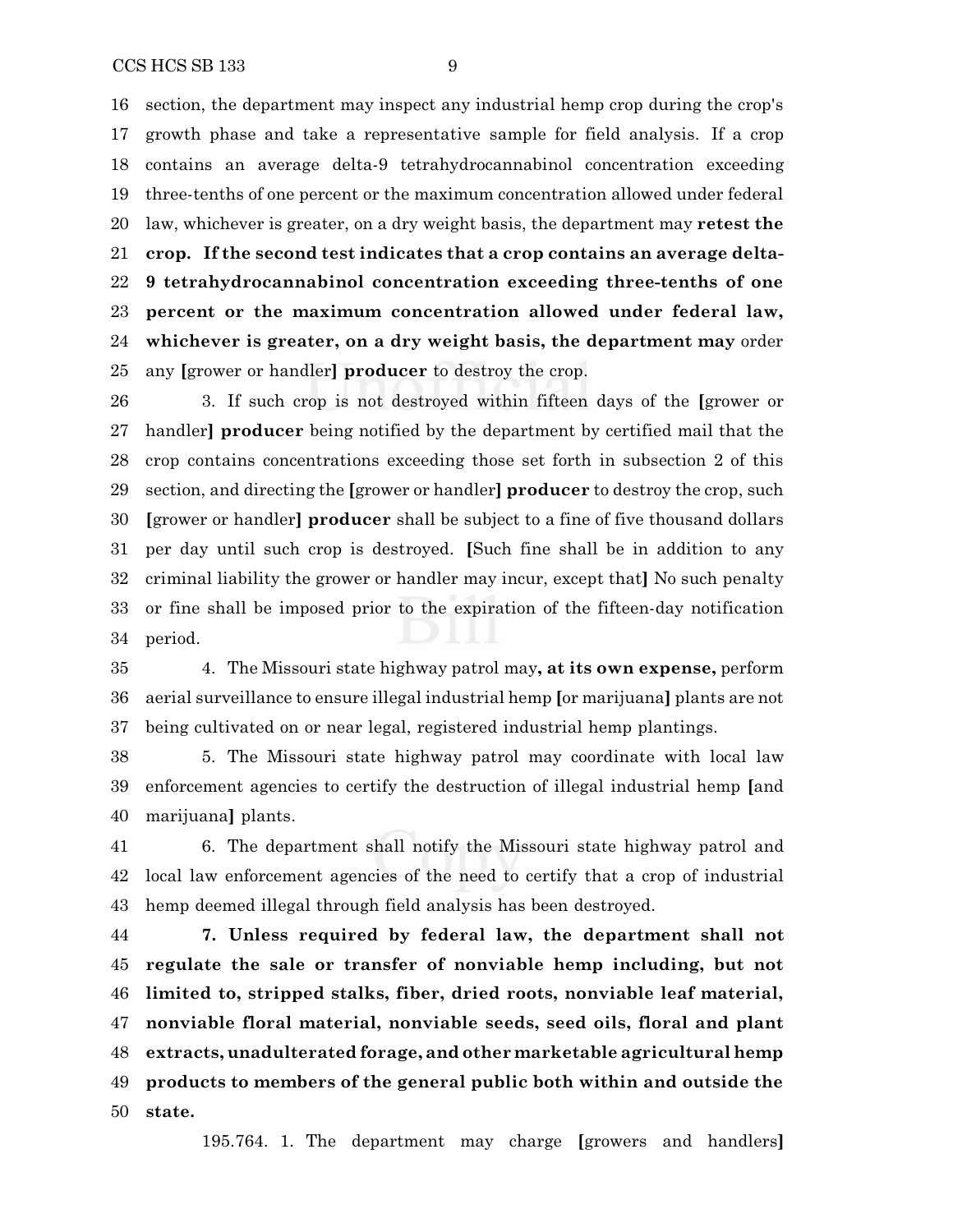**producers and permit holders** reasonable fees as determined by the department for the purposes of administering sections 195.740 to 195.773. Fees charged for purposes of administering sections 195.740 to 195.773 shall only be used to administer such sections, and shall not provide additional revenue for the department to use to administer any other program or provide staff to the department for any other program. All fees collected under sections 195.740 to 195.773 shall be deposited in the industrial hemp fund created under this section for use by the department to administer sections 195.740 to 195.773.

 2. There is hereby created in the state treasury the "Industrial Hemp Fund", which shall consist of **any grants, gifts, donations, bequests, or** money collected under sections 195.740 to 195.773. The state treasurer shall be custodian of the fund. In accordance with sections 30.170 and 30.180, the state treasurer may approve disbursements. The fund shall be a dedicated fund and money in the fund shall be used solely by the department of agriculture for the purpose of administering such sections, including reimbursing the Missouri state highway patrol for the enforcement of such sections. Notwithstanding the provisions of section 33.080 to the contrary, any moneys remaining in the fund at the end of the biennium shall not revert to the credit of the general revenue fund. The state treasurer shall invest moneys in the fund in the same manner as other funds are invested. Any interest and moneys earned on such investments shall be credited to the fund.

195.767. **[**1.**]** An institution of higher education may **[**, in collaboration with the department,**]** engage in the **research and** study of the growth, cultivation, or marketing of industrial hemp **[**and agricultural hemp seed**] as authorized by Section 7606 of the federal Agricultural Act of 2014, Pub. L. 113-79, or any successor law**. Institutions **[**for**] of** higher education shall **not be required to** obtain a registration for the **[**growth**] production** of industrial hemp**[**, or a permit for the growth and handling of agricultural hemp seed,**]** from the department as set forth in sections 195.746 and 195.749.

 **[**2. The department shall refuse to issue an industrial hemp registration or agricultural hemp seed permit to any institution of higher education if approving such registration or permit would authorize the growth or cultivation of industrial hemp or agricultural hemp seed by institutions of higher education on over twenty acres of land statewide, notwithstanding the two thousand-acre limitation set forth in section 195.749. Notwithstanding subsection 4 of section 195.749 to the contrary, the department may issue a registration or permit to an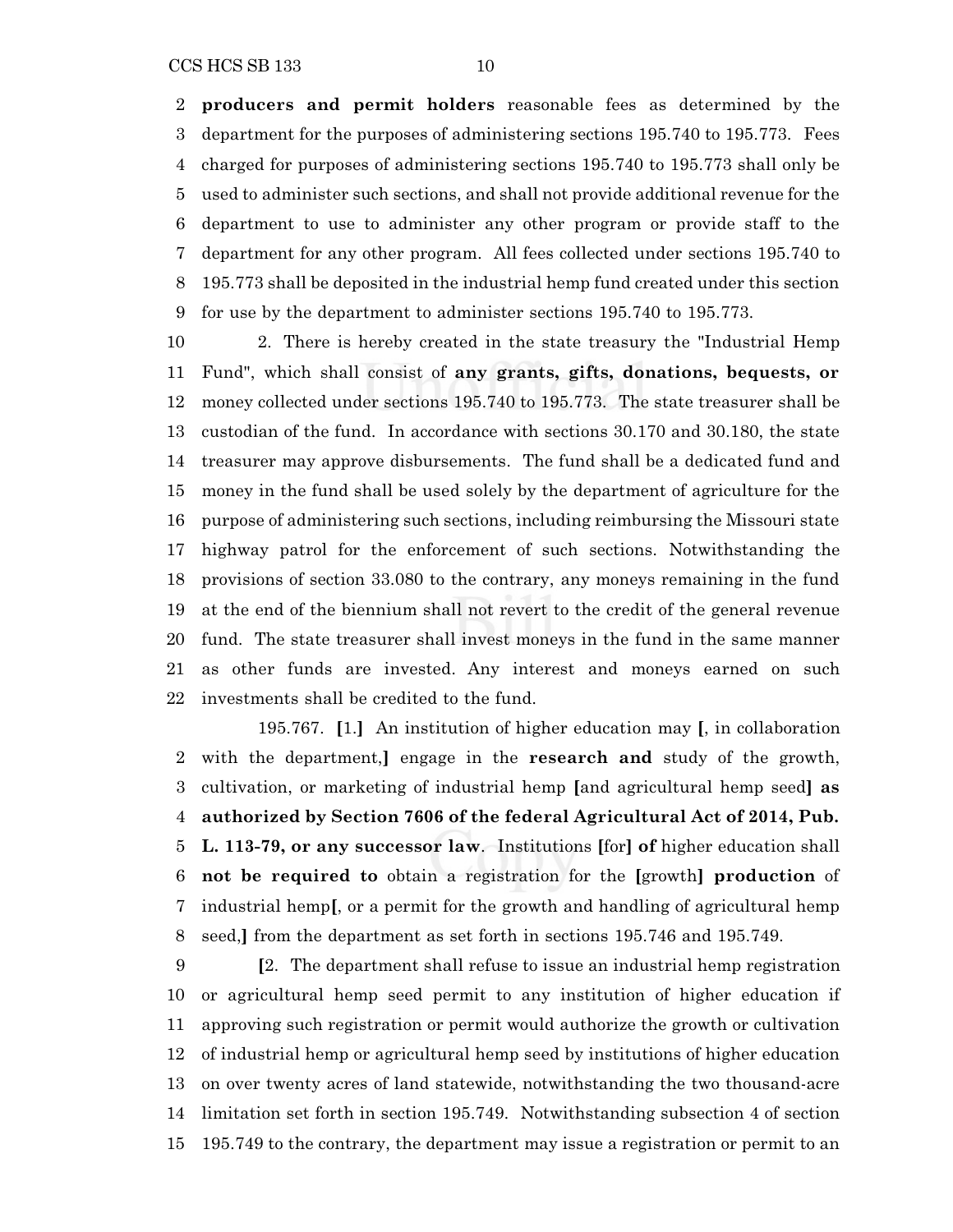institution of higher education for the growth or cultivation of industrial hemp or agricultural hemp seed on a plot of land that is less than ten acres.**]**

**196.352. In addition to the penalties and remedies provided in sections 196.311 to 196.361, if the director determines, after inquiry and opportunity for a hearing, that any individual is in violation of any provision of sections 196.311 to 196.361 or any regulation promulgated thereunder, the director shall have the authority to assess a civil penalty of not more than five hundred dollars for each violation and not more than five hundred dollars for each day such violation continues. Any individual aggrieved by any act of the director under this section may appeal according to the provisions of chapter 621.**

**261.140. 1. The department of agriculture shall convene a work group every five years to review all fees charged by the department. The review shall include both fees set by statute and fees set by regulation.**

 **2. After each review required under this section, the department of agriculture shall prepare and submit a report to the general assembly on any recommended changes to the fees that would ensure adequate funding for the department.**

264.061. 1. It is unlawful to move, carry, transport or ship bees, combs or used beekeeping equipment into the state of Missouri unless accompanied by a valid permit issued by the director of the department of agriculture. Applications for permit to transport bees or used beekeeping equipment into the state shall be submitted on a form approved by the director. This application form must be accompanied by a certificate of health, issued by the authorized official of the state from which the bees are to be moved, certifying that the bees and used beekeeping equipment have been inspected by an approved inspector, during a period of active brood rearing, within ninety days prior to the proposed date of movement, and that such bees and used beekeeping equipment were found apparently free from any diseases or pests. Each application shall disclose the number of colonies of bees to be transported and a description of the location or locations where said bees are to be kept. Upon receipt of an application for a permit to move bees or used beekeeping equipment into the state, accompanied by a proper certificate of health and an application fee of **[**five**] ten** dollars per application, the director shall issue the desired permit. This shall not apply to honey bees from quarantined areas outside the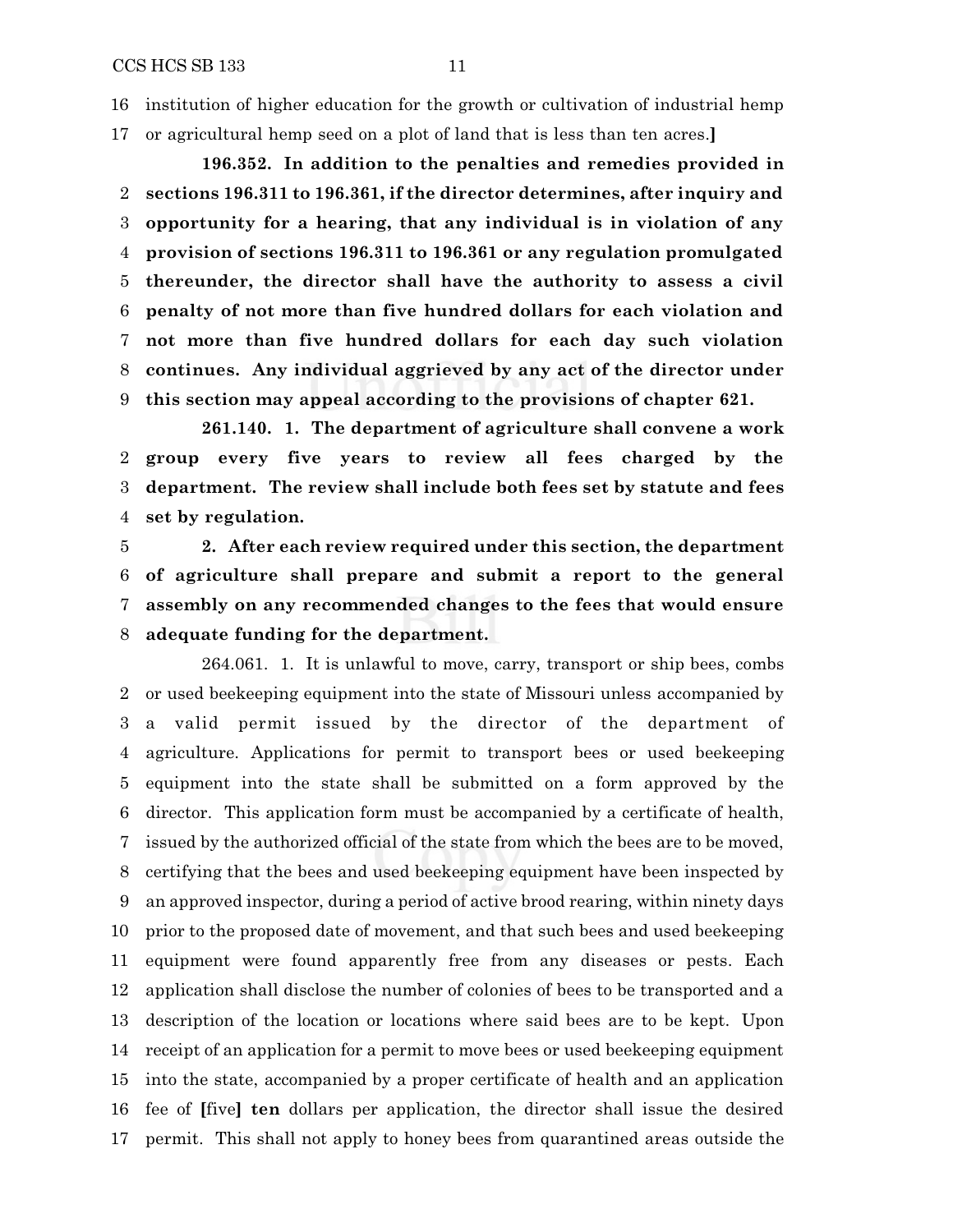state of Missouri. These quarantines shall include all federal, state or Missouri exterior quarantines. Importation of honey bees from quarantined areas shall be in accordance with the rules made pursuant to this chapter.

 2. Regardless of the above provisions of this section, the director shall have the authority to issue a permit without inspection to the person or persons owning such bees and equipment if he **or she** is satisfied that such bees and equipment were certified and moved from the state of Missouri within ninety days prior to the desired date of reentry and have not been exposed to diseased or pest infected bees or equipment.

 3. A verbal authorization may be allowed by the Missouri director if the written permit outlined above has been requested but has not been received by the time that the bees are to be moved.

 4. Combless packages of bees or queens, or both, are admitted into Missouri, without a Missouri permit, when accompanied by a valid certificate of inspection from the state of origin stating they are free of diseases and pests. This shall not apply to honey bees from quarantined areas outside the state of Missouri. These quarantines shall include all federal, state or Missouri exterior quarantines. Importation of honey bees from quarantined areas shall be in accordance with the rules made pursuant to this chapter.

266.031. 1. Any person who sells, distributes, offers or exposes for sale any agricultural or vegetable seed in the state of Missouri shall obtain a seed permit from the director of agriculture unless exempted as in section 266.080. Seed dealers must purchase permits for each seed sales classification performed, selling or taking orders for seed from other than an established place of business, selling seed from a retail place of business, selling seed from a wholesale place of business, or negotiating sales as a broker. A separate permit shall be required for each place of business from which seed regulated by this law is sold. A separate permit shall also be required of each person selling or taking orders for seed from other than an established place of business. Seed permit fees will be assessed as follows:

 (1) Place of business selling vegetable seed packets of one pound or less or lawn seed packages to the end user **[**\$5.00**] \$20.00**

 (2) Person that sells only labeled seed grown on their own property **[**\$5.00**] \$20.00**

 (3) Retail place of business or person not otherwise identified that sells or offers for sale agricultural seed or offers for sale agricultural seed or bulk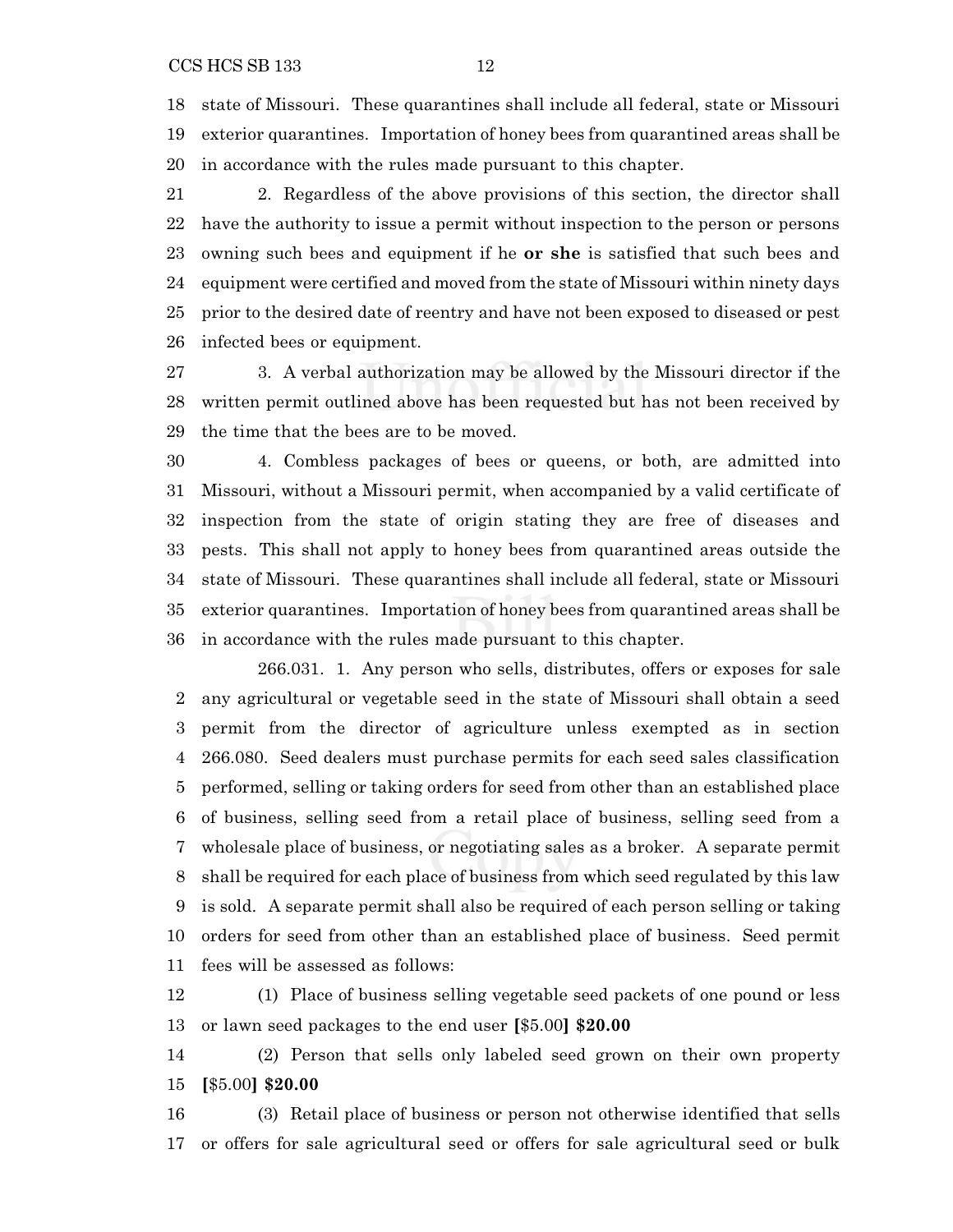vegetable seed to the end user and which does not provide storage facilities **[**\$5.00**] \$20.00**

 (4) Retail place of business or person not otherwise identified that sells or offers for sale agricultural seed or offers for sale agricultural seed or bulk vegetable seed to the end user and which provides storage facilities. A permit to sell agricultural or bulk vegetable seed will suffice for selling seed as listed in (1) and (2) **[**\$15.00**] \$60.00**

 (5) Wholesale place of business selling labeled seed for resale, or negotiating sales as a seed broker **[**\$100.00**] \$400.00**

 2. Farmers and seed producers shall be classed as seedsmen and must comply with all the provisions of sections 266.011 to 266.111 when the farmers or seed producers:

(1) Offer, sell or expose for sale seed not of their own production;

(2) Sell and deliver seed to a purchaser by way of common carrier;

(3) Sell seed by any public sales service;

(4) Advertise or label seed referring to the purity or germination.

 3. No permit is transferable. All persons holding a Missouri seed permit shall post the permit in a conspicuous place in the place of business to which it applies. The licensing year shall be twelve months, or any fraction thereof, beginning on January first and ending December thirty-first. All permit fees shall be paid to the Missouri department of agriculture and shall be deposited in the state treasury **to the credit of the agriculture protection fund created in section 261.200**.

 4. If the application for renewal of any seed permit is not filed prior to expiration date in any year, a penalty of fifty percent shall be assessed and added to the original fee and shall be paid by the applicant before that renewal license shall be issued; provided, that such penalty shall not apply if the applicant furnishes an affidavit certifying that he **or she** has not engaged in selling, distributing, offering or exposing seed for sale, subsequent to the expiration date of his **or her** license.

266.165. 1. Any person who manufactures a commercial feed within the state, or who distributes a commercial feed in or into the state, or whose name appears on the label of a commercial feed as guarantor, or any person who acts as an independent consultant shall obtain a license for each facility authorizing such person to manufacture or distribute commercial feed or act as an independent consultant in the formulation of feeds before such person engages in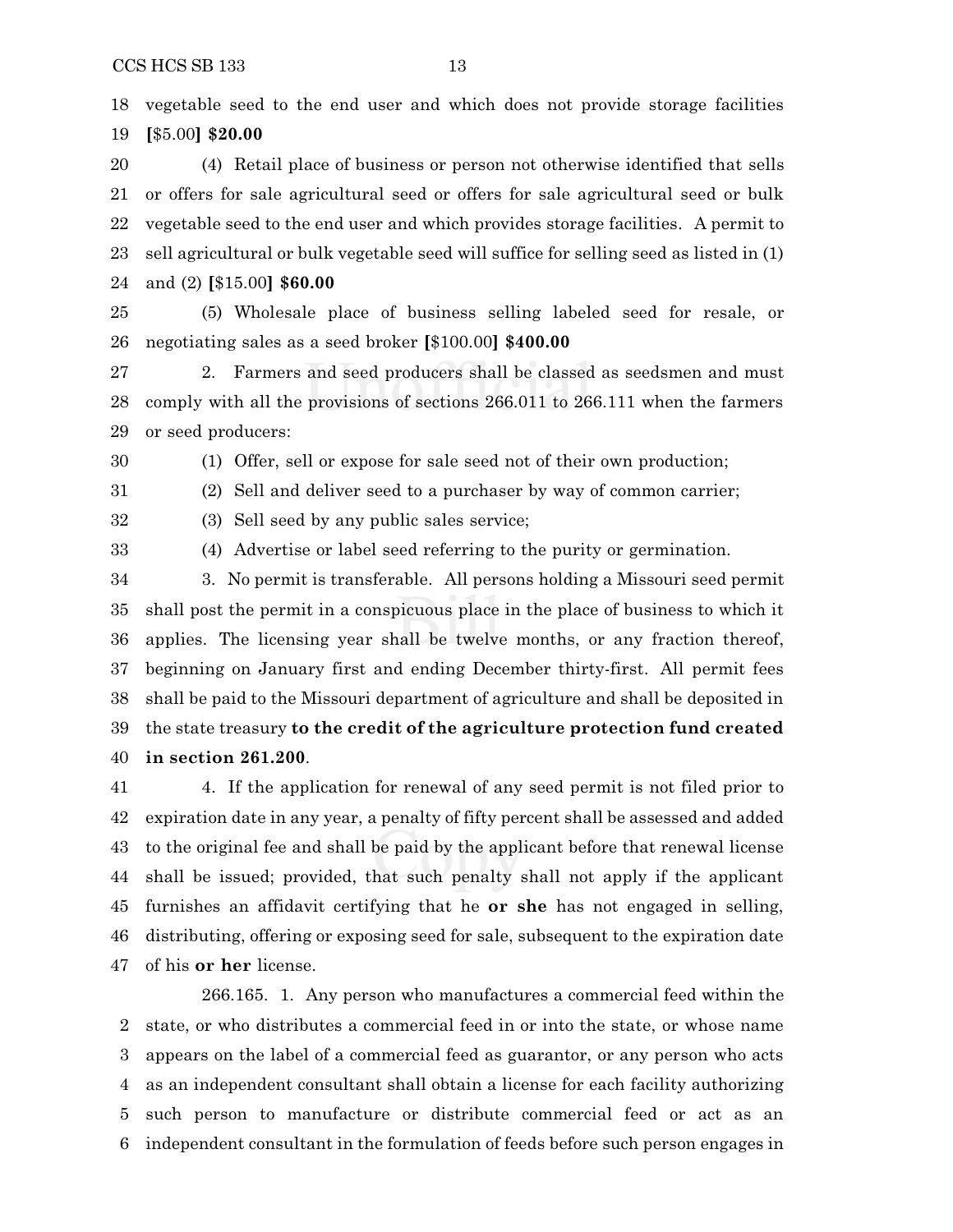CCS HCS SB 133 14

 such activity. Any person who makes only retail sales of commercial feed which bears labeling or other approved indication that the commercial feed is from a licensed manufacturer, guarantor, or distributor who has assumed full responsibility for the tonnage inspection fee due under sections 266.152 to 266.220 is not required to obtain a license. Any person who acts as an independent consultant shall also obtain such a license. Any person who is required to obtain such a license shall submit an application on a form provided or approved by the state department of agriculture accompanied by a license fee of **[**twenty-five**] thirty-five** dollars and specified by rule promulgated pursuant to section 266.195. The license year shall be July first through June thirtieth. Each license shall expire on the thirtieth day of June of the year for which it is issued; provided that any license shall be valid through July thirty-first of the next ensuing year or until the issuance of the renewal license, whichever event first occurs, if the holder of such license has filed a renewal application with the state on or before June thirtieth of the year for which the current license was issued. Any new applicant who fails to obtain a license within fifteen working days of notification of the requirement to obtain a license, or any licensee who fails to comply with license renewal requirements, shall pay a twenty-five dollar late fee in addition to the license fee.

 2. The license application shall be established by rules adopted by the state department of agriculture.

 3. The state, under conditions specified by rule, may request copies of labels and labeling at any time from a license applicant or licensee in order to determine compliance with the provisions of sections 266.152 to 266.220.

 4. The state may refuse to issue a license to any person not in compliance with the provisions of sections 266.152 to 266.220. The department may suspend or revoke any license issued to any person found not to be in compliance with any provision of sections 266.152 to 266.220. The director of the department of agriculture may place conditions that limit production or distribution of a particular commercial feed on the license of any person not found to be in compliance with sections 266.152 to 266.220. No license shall be conditionalized, suspended, refused or revoked unless the applicant or licensee shall first be given an opportunity to be heard before the director or a hearing officer designated by the director in order to comply with the requirements of sections 266.152 to 266.220.

5. The state, under conditions specified by rule, may require independent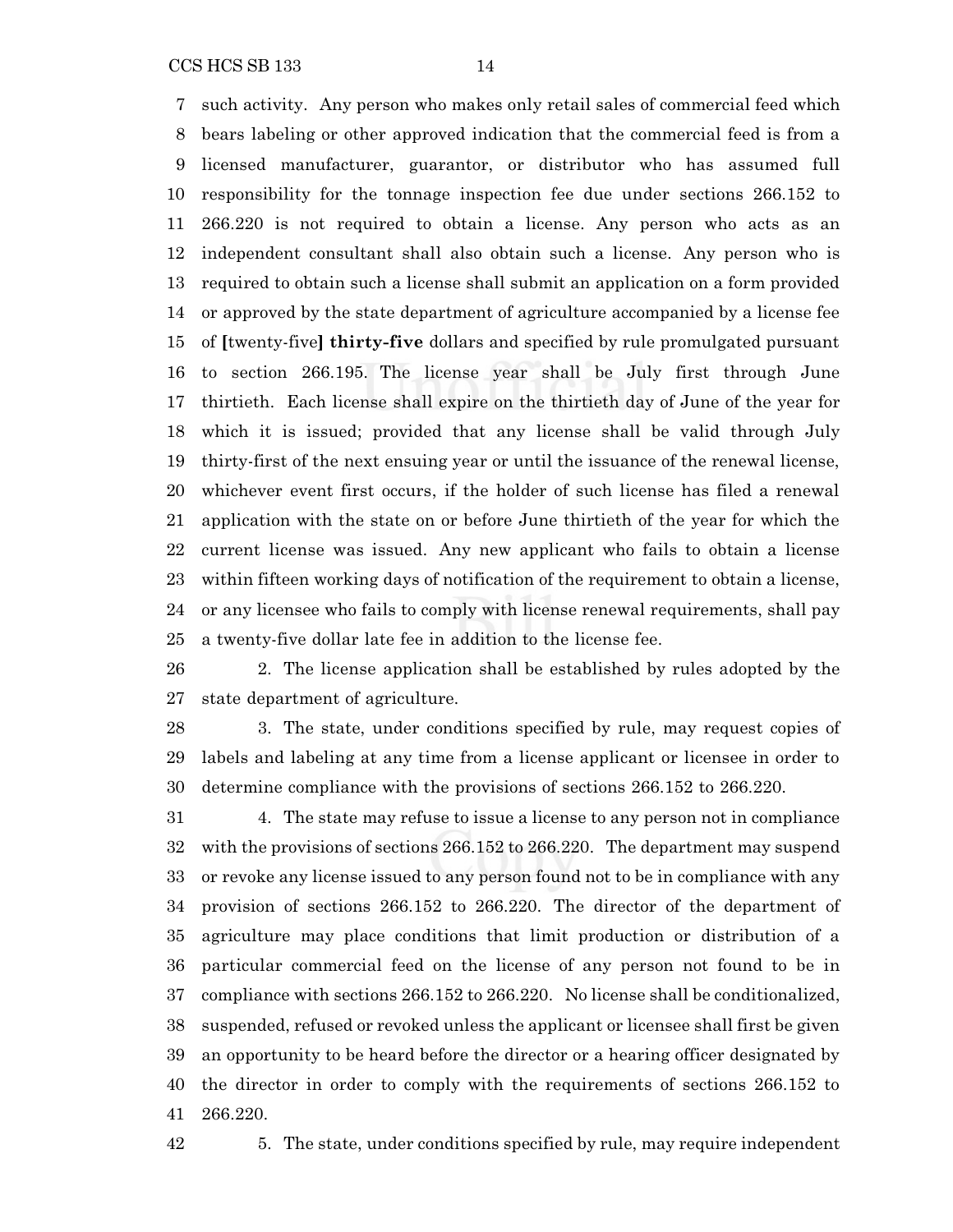consultants formulating consultant-formula feeds to furnish signed copies of their

 formulations and specifications along with directions for use and appropriate warning statements to the manufacturer and end user of the product. Consultant recommendations found to be inadequate are subject to all the penalties as described in section 266.210.

266.190. 1. An inspection fee at the rate of **[**ten**] fourteen** cents per ton shall be paid on commercial feeds distributed in this state by the person whose name appears on the label as the manufacturer, guarantor or distributor, except that a person other than the first manufacturer, guarantor or distributor may assume liability for the inspection fee, subject to the following:

 (1) Assumption of liability for the payment of fees must be established by requesting to be put on deferment list with the director;

 (2) No fee shall be paid on a commercial feed if the payment has been made by a previous distributor;

 (3) No fee shall be paid on customer-formula feeds if the inspection fee is paid on the commercial feeds which are used as ingredients therein;

 (4) No fee shall be paid on commercial feeds which are used as ingredients for the manufacture of commercial feeds. If the fee has already been paid, credit shall be given for such payment;

 (5) In the case of pet food which is distributed in the state only in packages of ten pounds or less, **[**an annual fee of twenty-five dollars and**]** a listing of each product must be submitted annually on forms provided by the director and accompanied by **[**the**] an annual** payment of **[**twenty-five**] ninety** dollars per product **or, in the case of a person whose total amount of gross annual sales does not exceed five thousand dollars, twenty-five dollars per product,** which shall be paid in lieu of the inspection fee specified above. Payment is required by January first of each year. Payments not received until after January thirty-first are subject to a late fee of fifty percent of the payment due. The inspection fee required by subsection 1 of this section shall apply to pet food distributed in packages exceeding ten pounds. The assessment of these penalty fees shall not prevent the director from taking other actions as provided in this chapter**. The department of agriculture may promulgate rules to allow for the review of records of persons claiming gross annual sales not exceeding five thousand dollars in order to ensure that they qualify for the reduced payment. Any rule or portion of a rule, as that term is defined in section 536.010, that is created under the**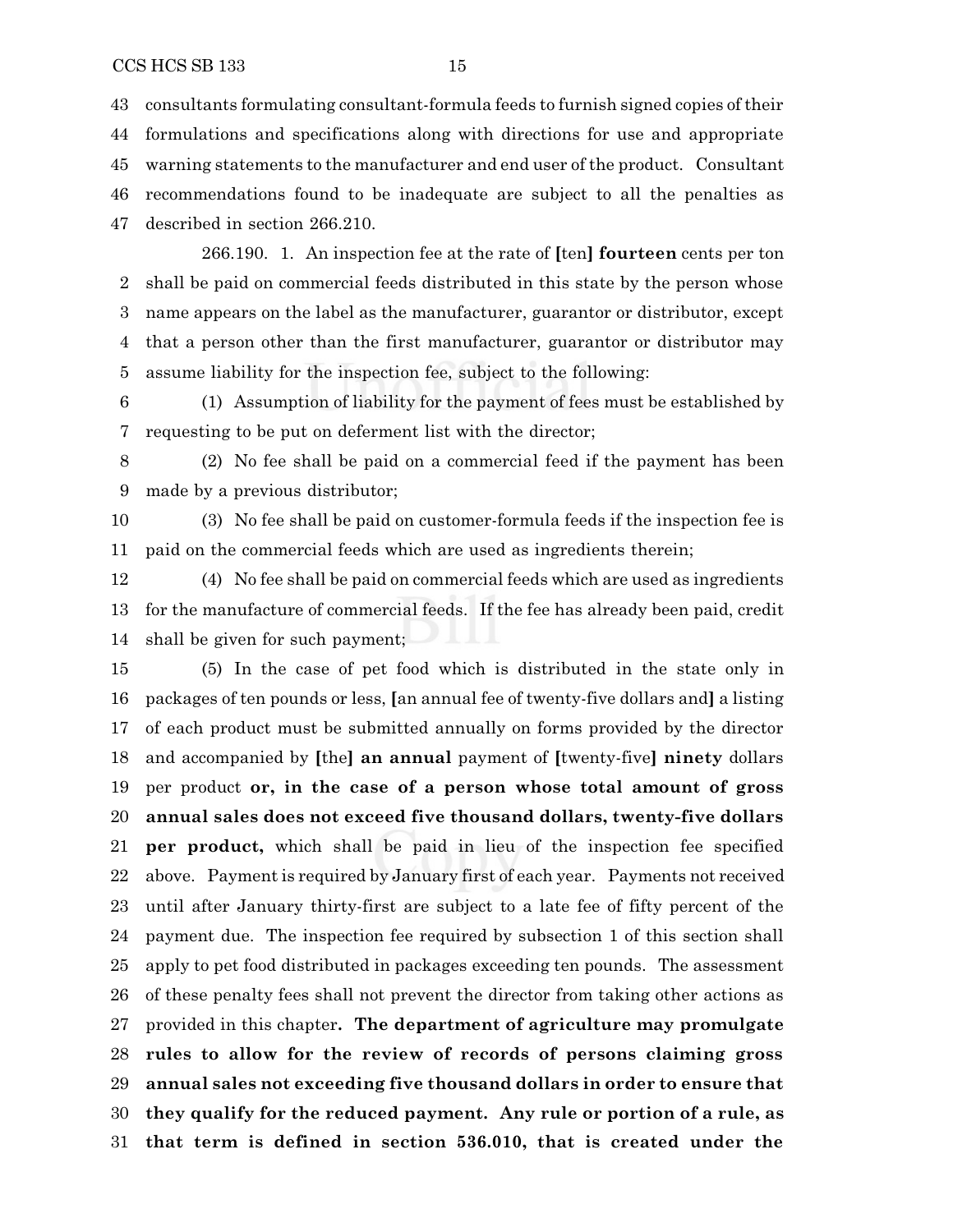**authority delegated in this section shall become effective only if it complies with and is subject to all of the provisions of chapter 536 and, if applicable, section 536.028. This section and chapter 536 are nonseverable, and if any of the powers vested with the general assembly pursuant to chapter 536 to review, to delay the effective date, or to disapprove and annul a rule are subsequently held unconstitutional, then the grant of rulemaking authority and any rule proposed or adopted after August 28, 2019, shall be invalid and void**;

(6) The minimum inspection fee shall be five dollars per quarter;

 (7) In the case of specialty pet food which is distributed in the state only in packages of one pound or less, a listing of each product shall be submitted annually on forms provided by the director and accompanied by payment of **[**twenty-five**] ninety** dollars per product **[**up to a maximum annual fee of one thousand dollars per manufacturer**]** in lieu of an inspection fee. Payment is required by January first of each year. Payments not received until after January thirty-first are subject to a late fee of fifty percent of the payment due. The inspection fee required by subsection 1 of this section shall apply to specialty pet food distributed in packages exceeding one pound. The assessment of these penalty fees shall not prevent the director from taking other actions as provided in this chapter.

2. Each person who is liable for the payment of such fee shall:

 (1) File, not later than the last day of January, April, July and October of each year, a quarterly tonnage report, setting forth the number of net tons of commercial feeds distributed in this state during the preceding calendar quarter; and upon filing such statement shall pay the inspection fee at the rate stated in subsection 1 of this section. Inspection fees which are due and owing and have not been remitted to the director within fifteen days following the due date shall have a penalty fee of twenty percent of the amount due, or five dollars, whichever is greater, added to the amount due when payment is finally made. The assessment of this penalty fee shall not prevent the director from taking other actions as provided in this chapter;

 (2) Keep such records as may be necessary or required by the director to indicate accurately the tonnage of commercial feed distributed in this state. The director shall have the right to examine such records to verify statements of tonnage. Failure to make an accurate statement of tonnage or to pay the inspection fee or comply with the requirements of this subdivision may constitute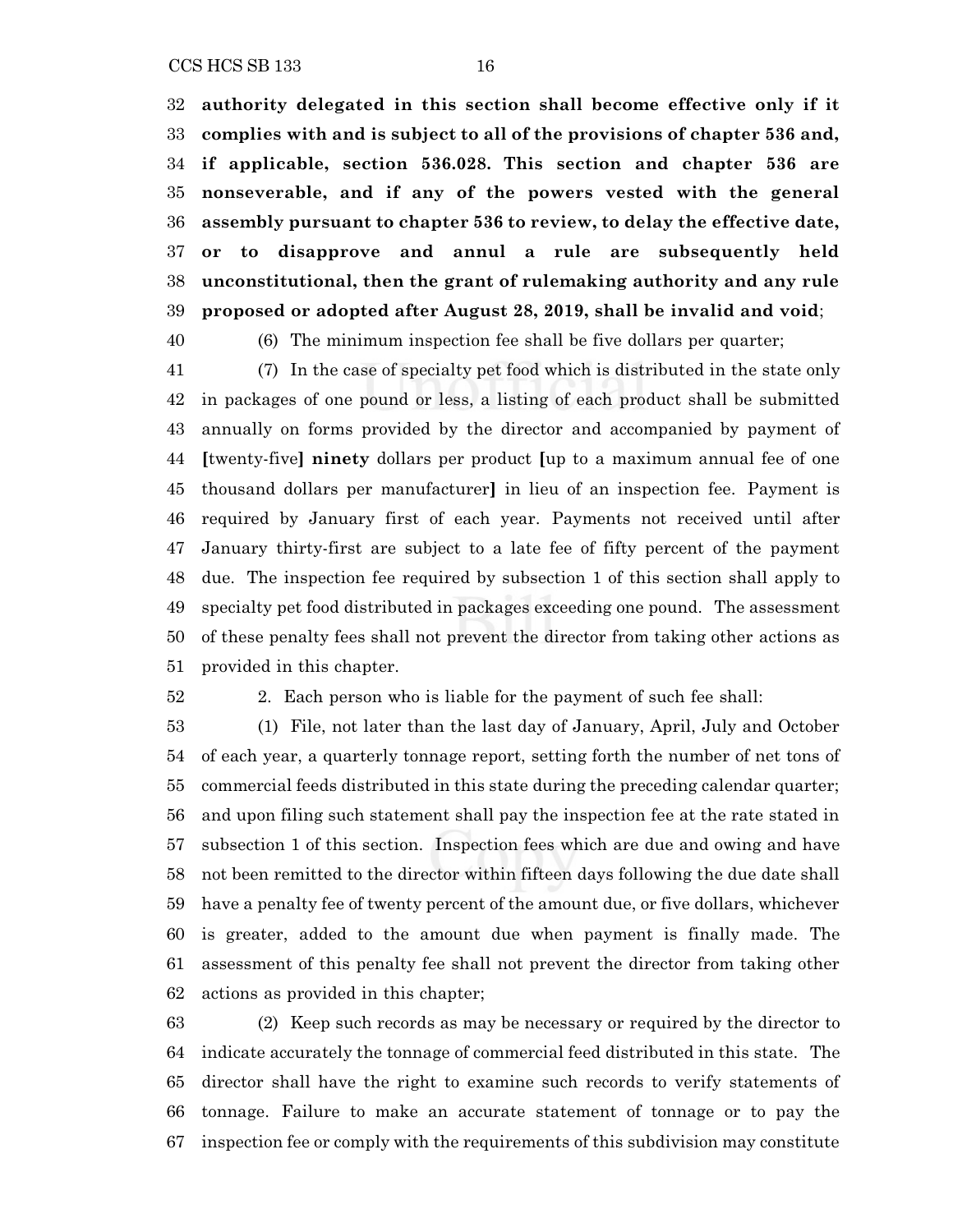sufficient cause for the cancellation of the company's license.

 3. Fees collected shall constitute a fund for the payment of the costs of inspection, sampling, analysis, and other expenses necessary for the administration of sections 266.152 to 266.220 and shall be deposited in the state treasury **[**and credited to the general revenue fund**] to the credit of the agriculture protection fund created in section 261.200**.

281.035. 1. No individual shall engage in the business of determining the need for the use of, supervising the use of, or using any pesticide, in categories as specified by regulation, on the lands of another at any time without a certified commercial applicator's license issued by the director. A certified commercial applicator shall not determine the need for the use of, supervise the use of or use any pesticide for any particular purpose unless he **or she** has demonstrated his **or her** competence to use pesticides for that purpose by being certified by the director in the proper certification category. The director shall require an annual fee of **[**fifty**] sixty-five** dollars for each certified commercial applicator's license issued. No certified commercial applicator shall knowingly authorize, direct, or instruct any individual to engage in determining the need for the use of or using any pesticide on the land of another at any time unless such individual is a pesticide technician or pesticide technician trainee in such categories as specified by regulation or is working under the direct supervision of a certified commercial applicator so authorizing, directing or instructing, in which case the certified commercial applicator shall be liable for any use of a pesticide by an individual operating under his **or her** direct supervision. The certified commercial applicator or the employer shall assure that the director is informed in writing within ten working days of the employment of any person as a pesticide technician or pesticide technician trainee.

 2. Application for a certified commercial applicator's license shall be made in writing to the director on a designated form obtained from the director's office. Each application shall include such information as prescribed by the director by regulation.

 3. The director shall not issue a certified commercial applicator's license until the applicant is certified by passing an examination provided by the director to demonstrate to the director his **or her** competence and knowledge of the proper use of pesticides under the classifications he **or she** had applied for, and his **or her** knowledge of the standards prescribed by regulations for the certification of commercial applicators.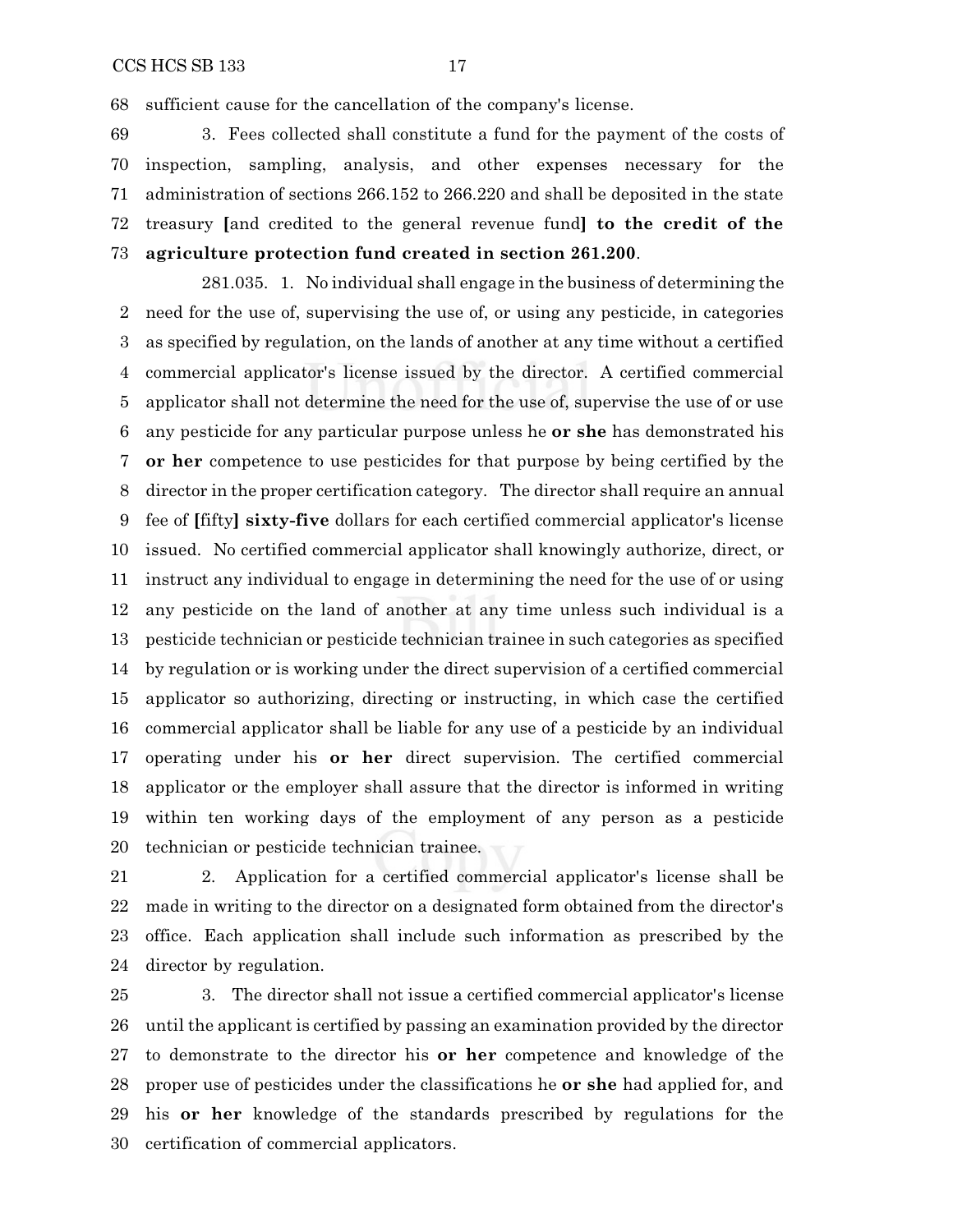4. The director may renew any certified commercial applicator's license under the classification for which such applicant is licensed, subject to reexamination for additional knowledge that may be required to use pesticides safely and properly either manually or with equipment the applicant has been licensed to operate.

 5. If the director finds the applicant qualified to use pesticides in the classification for which application has been made, and if the applicant files evidence that the requirement for bonds or insurance has been met as required under section 281.065, the director shall issue a certified commercial applicator's license limited to the classifications for which he **or she** is qualified, which shall expire one year from date of issuance unless it has been revoked or suspended prior thereto by the director for cause; provided, such financial responsibility required under section 281.065 does not expire at an earlier date, in which case said license shall expire upon the expiration date of the financial responsibility. The director may limit the license of the applicant to the use of certain restricted use pesticides, or to certain areas, or to certain types of equipment if the applicant is only so qualified. If a license is not issued as applied for, the director shall inform the applicant in writing of the reasons therefor.

 6. The director shall require each certified commercial applicator or his **or her** employer to maintain records with respect to applications of any pesticide. Such relevant information as the director may deem necessary may be specified by regulation. Such records shall be kept for a period of three years from the date of the application of the pesticide to which such records refer, and the director shall, upon request in writing, be furnished with a copy of such records by any certified commercial applicator or his **or her** employer.

 7. A person or individual engaged in the business of using pesticides on the lands of another, who is deprived of his **or her** sole certified commercial applicator by reason of death, illness, incapacity or any absence which the director determines is unavoidable, is authorized to continue business operations without the services of a certified commercial applicator for a period of time deemed appropriate by the director, but not to exceed sixty days; except that, no restricted use pesticide shall be used, or caused to be used, by such person or individual. Any such person or individual shall immediately notify the director as to the absence of his **or her** sole certified commercial applicator.

8. Every certified commercial applicator shall display his **or her** license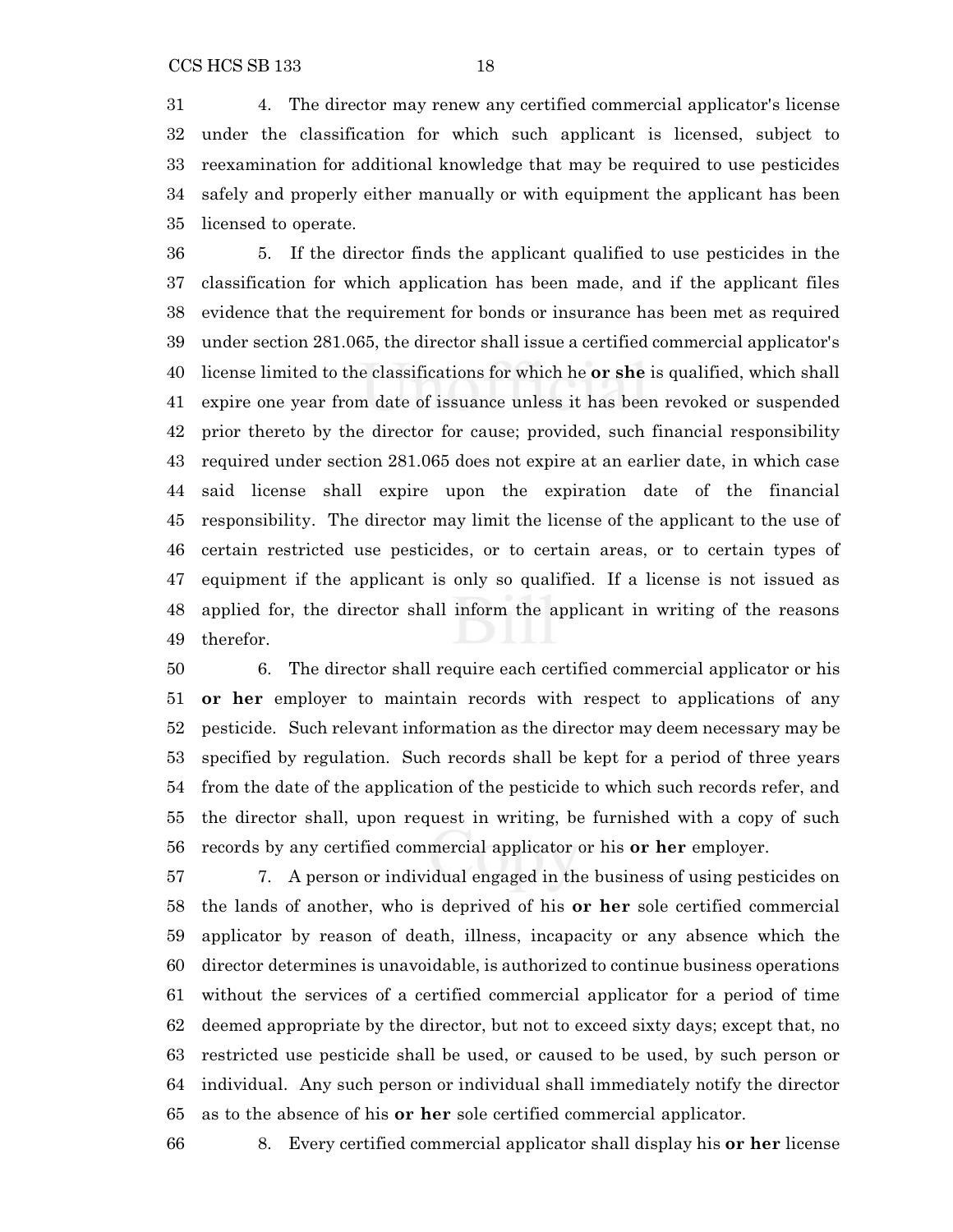in a prominent place at the site, location or office from which he **or she** will operate as a certified commercial applicator; that place, location or office being at the address printed on the license.

 9. Every certified commercial applicator who changes the address from which he **or she** will operate as a certified commercial applicator shall immediately notify the director. The director shall immediately issue a revised license upon which shall be printed the changed address. The director shall not collect a fee for the issuance of a revised license. The expiration date of the revised license shall be the same as the expiration date for the original license.

281.037. 1. Any individual who is not certified pursuant to section 281.035, 281.040 or 281.045, or has not been issued a private applicator permit pursuant to subsection 5 of section 281.040 shall not use, or supervise the use of, any restricted use pesticide without a certified noncommercial applicator license. A certified noncommercial applicator shall not use, or supervise the use of, any restricted use pesticide for any purpose unless he **or she** has demonstrated his **or her** competence to use pesticides for that purpose by being certified by the director in the proper certification category.

 2. Application for a certified noncommercial applicator license shall be made in writing to the director on a designated form obtained from the director's office. Each application shall include such information as prescribed by the director by regulation.

 3. The director shall not issue a certified noncommercial applicator license until the applicant is certified by passing an examination provided by the director to demonstrate to the director his **or her** competence and knowledge of the proper use of pesticides under the classifications for which he **or she** has applied, and his **or her** knowledge of the standards prescribed by regulations for the certification of noncommercial applicators.

 4. If the director finds the applicant qualified to use restricted use pesticides in the classification for which he **or she** has applied, the director shall issue a certified noncommercial applicator license limited to the applicator categories in which he **or she** is certified. The license shall expire one year from the date of issuance unless it has been revoked or suspended prior thereto by the director for cause. The director may limit the license of the applicant to the use of certain restricted use pesticides, or to certain areas, or to certain types of equipment if the applicant is only so qualified. If a license is not issued as applied for, the director shall inform the applicant in writing of the reasons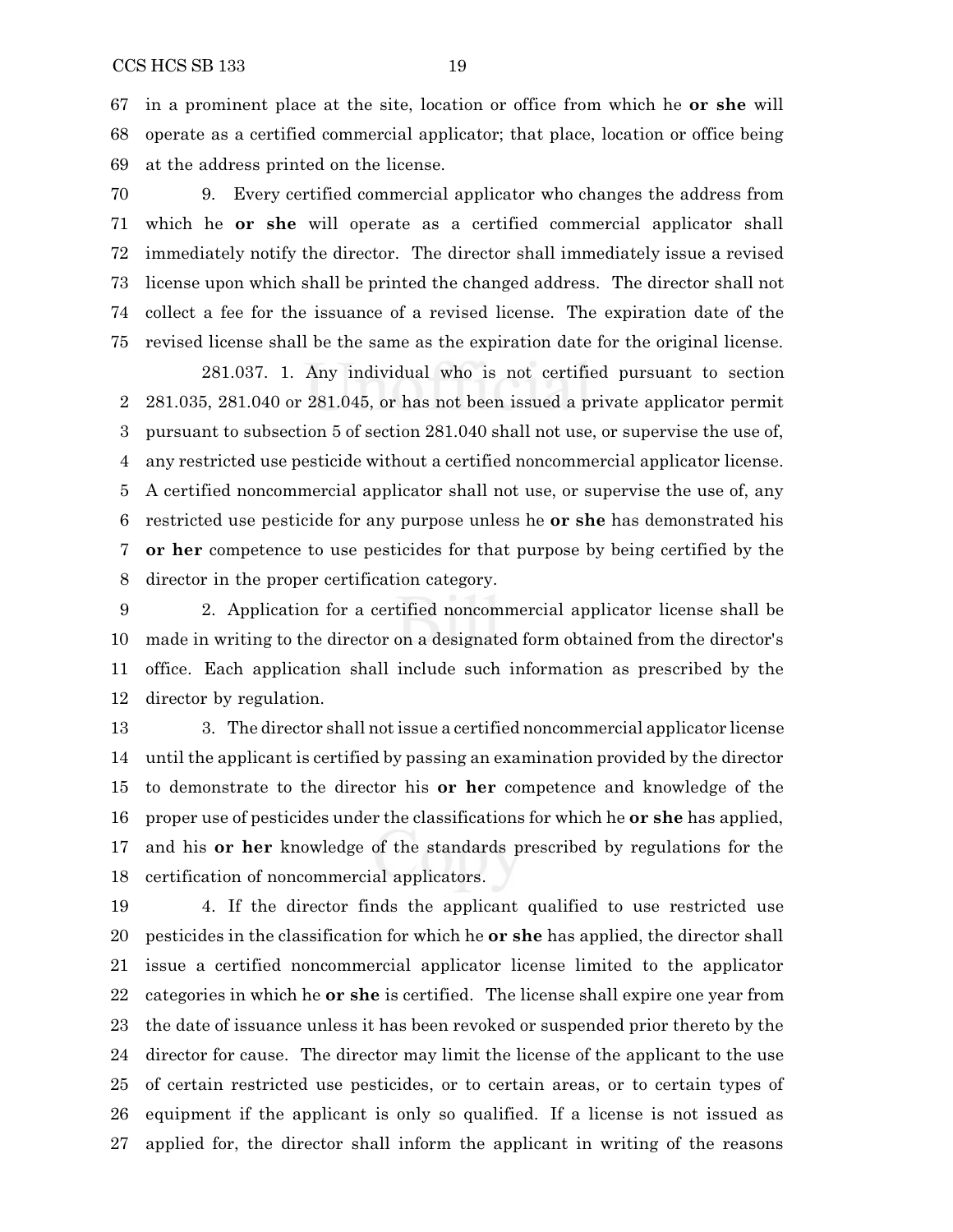therefor.

 5. The director may renew any certified noncommercial applicator license under the classification for which the license is issued subject to reexamination for additional knowledge which may be required to apply pesticides safely and properly.

 6. The director shall collect a fee of **[**twenty-five**] thirty-five** dollars for each certified noncommercial applicator license issued.

 7. Any certified noncommercial applicator may use, or supervise the use of, restricted use pesticides only to or on lands or structures owned, leased or rented by himself **or herself** or his **or her** employer.

 8. The director shall require the certified noncommercial applicator or his **or her** employer to maintain records with respect to applications of restricted use pesticides. Any relevant information which the director may deem necessary may be required by regulation. Such records shall be kept for a period of three years from the date of the application of the pesticide to which such records refer, and the director shall, upon request in writing, be furnished with a copy of such records by any certified noncommercial applicator or his **or her** employer.

 9. Every certified noncommercial applicator shall display his **or her** license in a prominent place at the site, location or office from which he **or she** will operate as a certified noncommercial applicator; that place, location or office being at the address printed on the license.

 10. Every certified noncommercial applicator who changes the address from which he **or she** will operate as a certified noncommercial applicator shall immediately notify the director. The director shall immediately issue a revised license upon which shall be printed the changed address. The director shall not collect a fee for the issuance of a revised license. The expiration date of the revised license shall be the same as the expiration date for the original license.

281.038. 1. After July 1, 1990, no individual working under the direct supervision of a certified commercial applicator shall determine the need for the use of any pesticide nor use any pesticide in categories as specified by regulation, unless and until the individual has met the requirements of this chapter.

 2. Application for a pesticide technician's license shall be made in writing to the director on a designated form obtained from the director's office. Each application shall include such information as prescribed by the director by regulation and shall be received by the director within forty-five days of employment of the pesticide technician or pesticide technician trainee.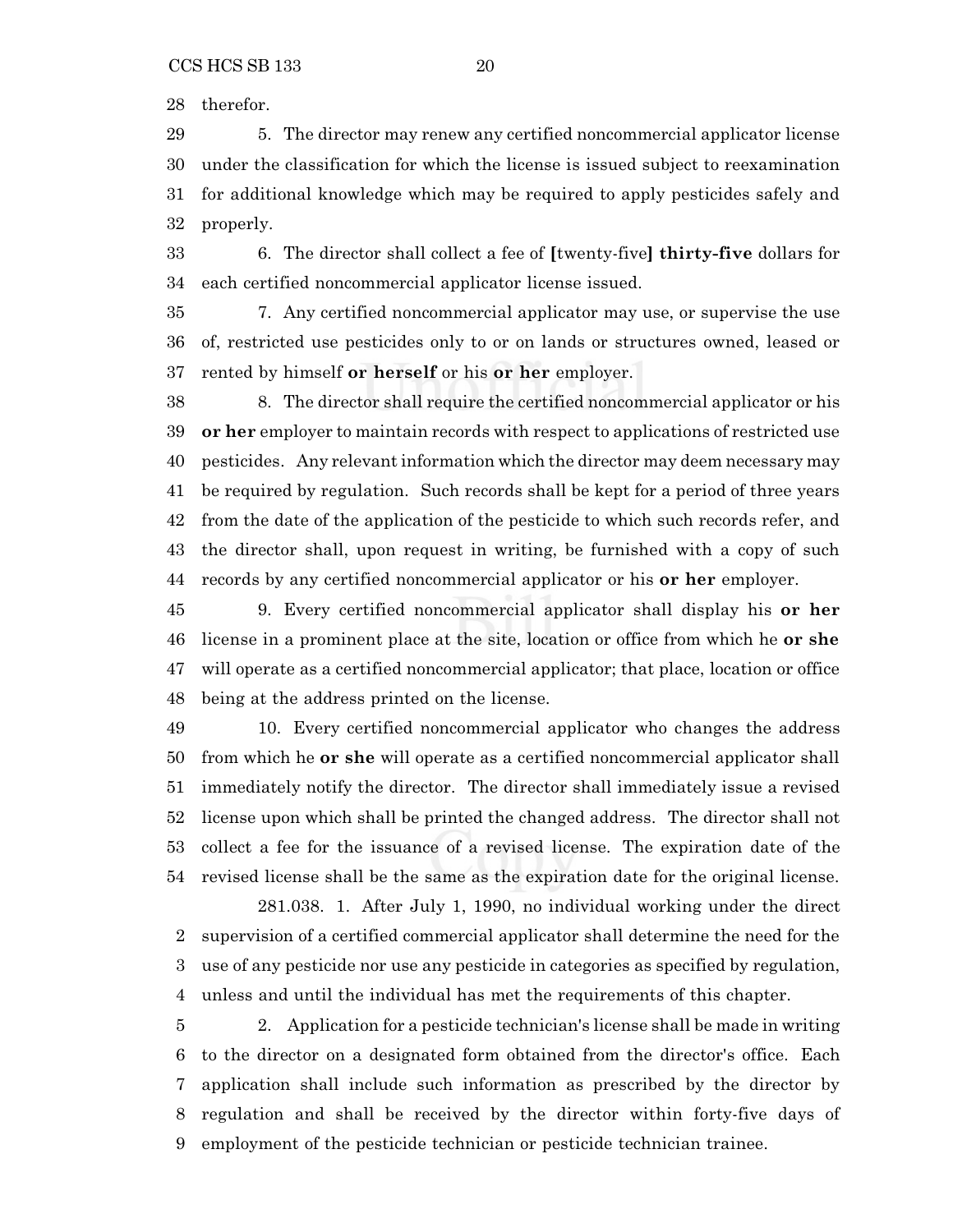3. The director shall not issue a pesticide technician's license until the individual has demonstrated his **or her** competence by completion of an approved training program to the satisfaction of the director.

 4. The director may renew any pesticide technician's license under the classification for which that applicant is licensed subject to completion of an additional approved training program to the satisfaction of the director as prescribed by regulation.

 5. The director shall collect a fee of **[**twenty-five**] thirty-five** dollars for each pesticide technician license issued.

 6. If the director finds the applicant qualified to use pesticides in the classification for which application has been made, the director shall issue a pesticide technician's license limited to the classifications for which he **or she** is qualified, which shall expire one year from date of issuance unless it has been revoked or suspended prior thereto by the director for cause. The director may limit the license of the applicant to the use of certain pesticides, or to certain areas, or to certain types of equipment if the applicant is only so qualified. If a license is not issued as applied for, the director shall inform the applicant in writing of the reasons for such denial of license.

281.050. 1. No individual shall act in the capacity of a pesticide dealer or shall engage in the business of, advertise as, or assume to act as a pesticide dealer unless he **or she** has obtained a license from the director which shall expire one year from date of issuance. An individual shall be required to obtain a license for each location or outlet from which such pesticides are distributed, sold, held for sale, or offered for sale at retail or wholesale direct to the end user. Pesticide dealers may be designated by the director as agents of the state for the purpose of issuing permits for restricted use pesticides to private applicators.

 2. Application for a pesticide dealer's license shall be made on a designated form obtained from the director's office. The director shall collect a fee of **[**twenty-five**] thirty-five** dollars for the issuance of each license. The provisions of this section shall not apply to a pesticide applicator who sells pesticides only as an integral part of his **or her** pesticide application service when such pesticides are dispensed only through apparatuses used for such pesticide applications. The provisions of this section shall not apply to any federal, state, or county agency which provides pesticides for its own programs. 3. Each applicant shall satisfy the director as to his **or her** knowledge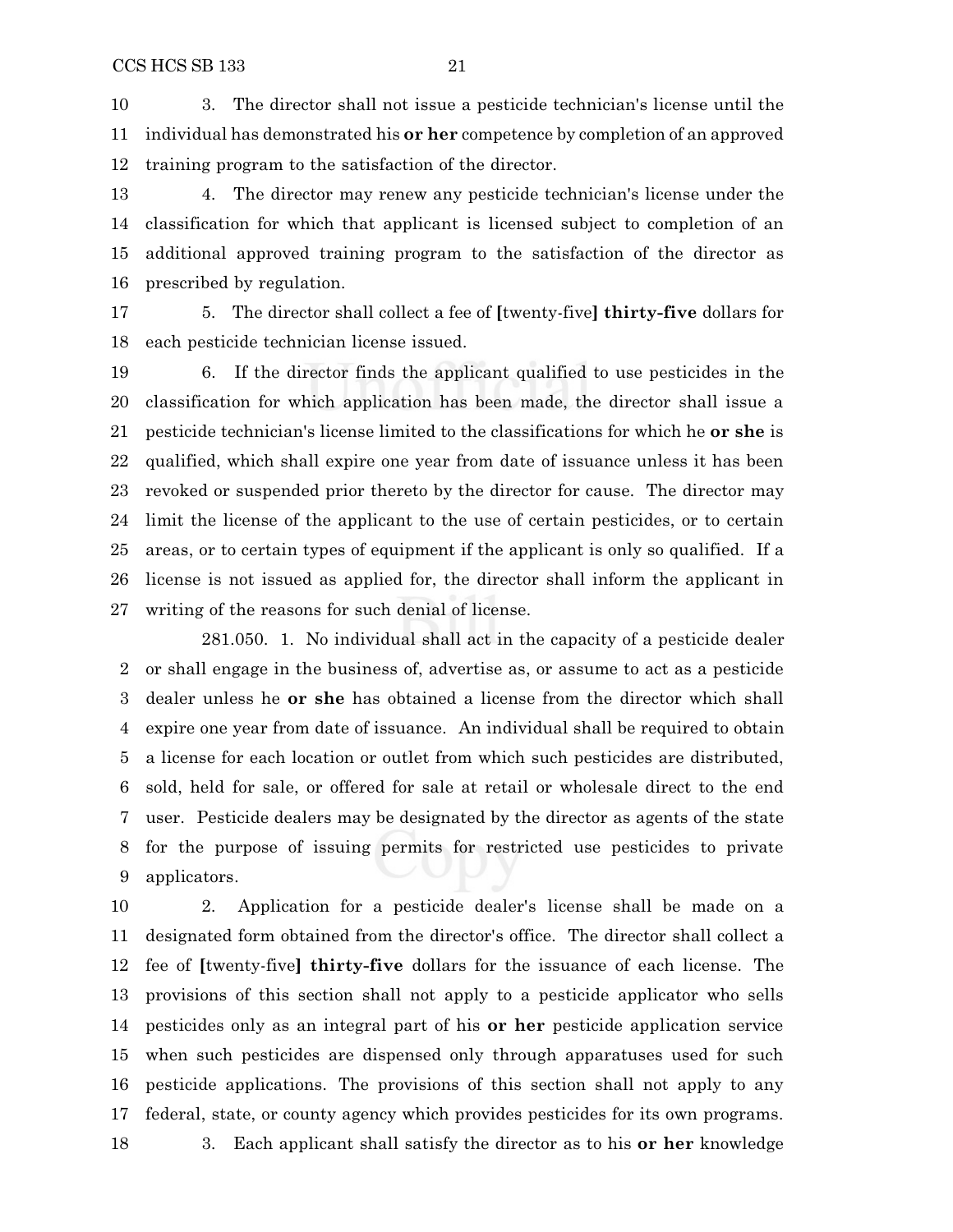of the laws and regulations governing the use and sale of pesticides and his **or her** responsibility in carrying on the business of a pesticide dealer. Each licensed pesticide dealer shall be responsible for insuring that all of his **or her** employees and agents who sell or recommend restricted use pesticides have adequate knowledge of the laws and regulations governing the use and sale of such restricted use pesticides.

 4. Each pesticide dealer shall be responsible for the acts of each person employed by him **or her** in the solicitation and sale of pesticides and all claims and recommendations for use of pesticides. The dealer's license shall be subject to denial, suspension, or revocation after a hearing for any violation of sections 281.010 to 281.115 whether committed by the dealer, or by the dealer's officer, agent or employee.

 5. No pesticide dealer shall sell, give away or otherwise make available any restricted use pesticides to anyone but certified applicators or operators, or to private applicators who have met the requirements of subsection 5 of section 281.040, or to other pesticide dealers, except that pesticide dealers may allow the designated representative of such certified applicators, operators or private applicators to take possession of restricted use pesticides when those restricted use pesticides are purchased by and for use by or under the direct supervision of such certified applicator, operator or private applicator.

 6. The director shall require the pesticide dealer, or his **or her** employer, to maintain books and records with respect to sales of restricted use pesticides. Such relevant information as the director may deem necessary may be specified by regulation. Such records shall be kept for a period of three years from the date of sale of the restricted use pesticide to which such records refer, and the director shall upon request in writing be furnished with a copy of such records by any licensed pesticide dealer or his **or her** employer.

 7. Every licensed pesticide dealer who changes his **or her** address or place of business shall immediately notify the director.

281.260. 1. Every pesticide which is distributed, sold, offered for sale or held for sale within this state, or which is delivered for transportation or transported in intrastate commerce or between points within this state through any point outside of this state, shall be registered in the office of the director, and the registration shall be renewed annually.

2. The registrant shall file with the director a statement including:

(1) The name and address of the registrant and the name and address of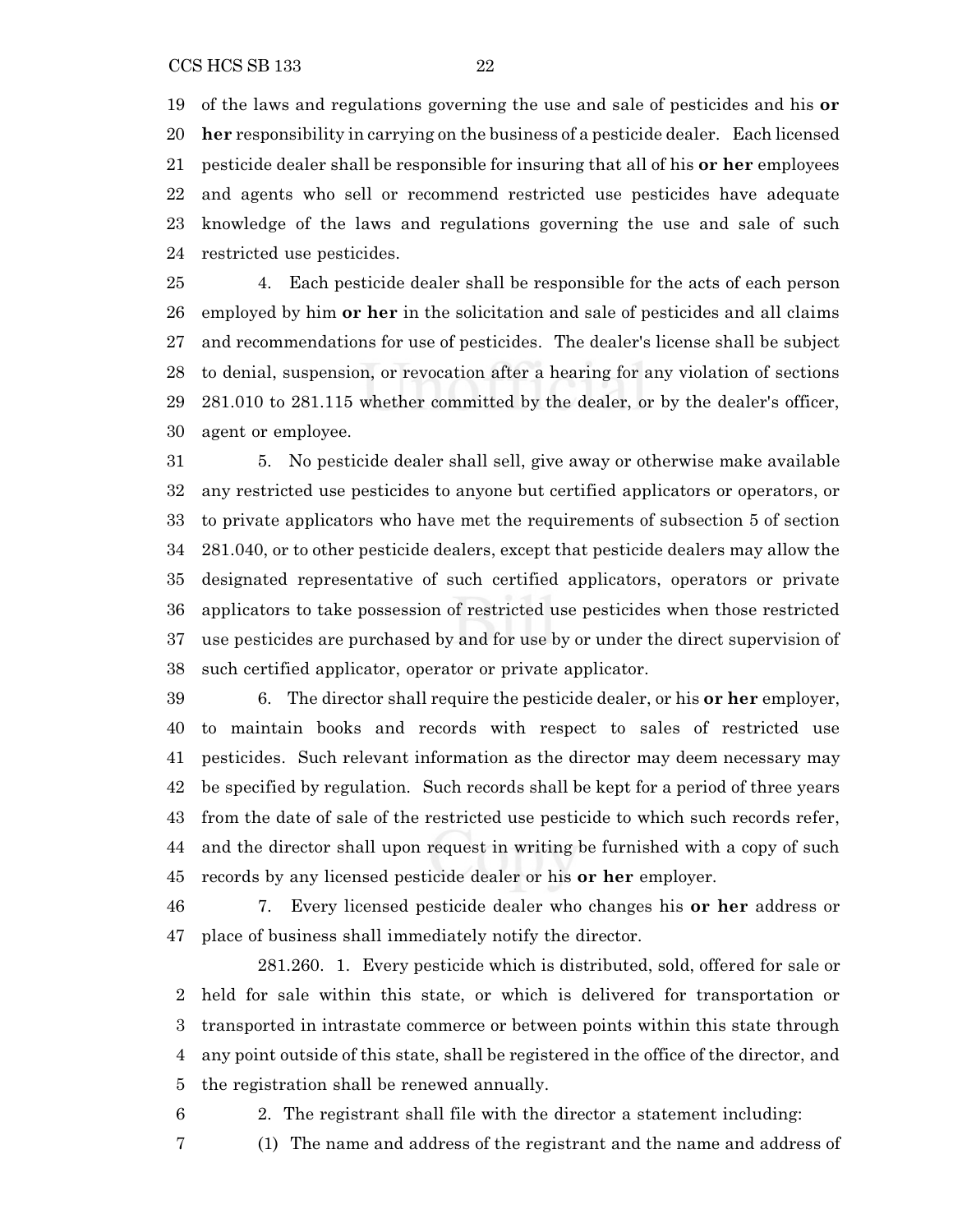the person whose name will appear on the label, if other than the registrant;

(2) The name of the pesticide;

(3) Classification of the pesticide; and

 (4) A complete copy of the labeling accompanying the pesticide and a statement of all claims to be made for it, including directions for use.

 3. The registrant shall pay an annual fee of **[**one**] two** hundred **[**fifty**]** dollars for each product registered in any calendar year or part thereof. The fee shall be deposited in the state treasury to the credit of the agriculture protection fund created in section 261.200 to be used solely to administer the pest and pesticide programs of the department of agriculture. **The director may deposit up to seven percent of the fee in the pesticide education fund under section 281.265.** If the funding exceeds the reasonable costs to administer the programs as set forth herein, the department of agriculture shall reduce fees for all registrants if the fees derived exceed the reasonable cost of administering the pest and pesticide programs of the department of agriculture. All such registrations shall expire on December thirty-first of any one year, unless sooner cancelled. A registration for a special local need pursuant to subsection 6 of this section, which is disapproved by the federal government, shall expire on the effective date of the disapproval.

 4. Any registration approved by the director and in effect on the thirty-first day of December for which a renewal application has been made and the proper fee paid shall continue in full force and effect until such time as the director notifies the applicant that the registration has been renewed, or otherwise denied, in accord with the provisions of subsection **[**8**] 9** of this section. Forms for reregistration shall be mailed to registrants at least ninety days prior to the expiration date.

 5. If the renewal of a pesticide registration is not filed prior to January first of any one year, an additional fee of fifty dollars shall be assessed and added to the original fee and shall be paid by the applicant before the registration renewal for that pesticide shall be issued; provided, that, such additional fee shall not apply if the applicant furnishes an affidavit certifying that he **or she** did not distribute such unregistered pesticide during the period of nonregistration. The payment of such additional fee is not a bar to any prosecution for doing business without proper registry. The fee shall be credited to the agriculture protection fund created under section 261.200 to be used solely to administer the pest and pesticide programs of the department of agriculture. If the funding exceeds the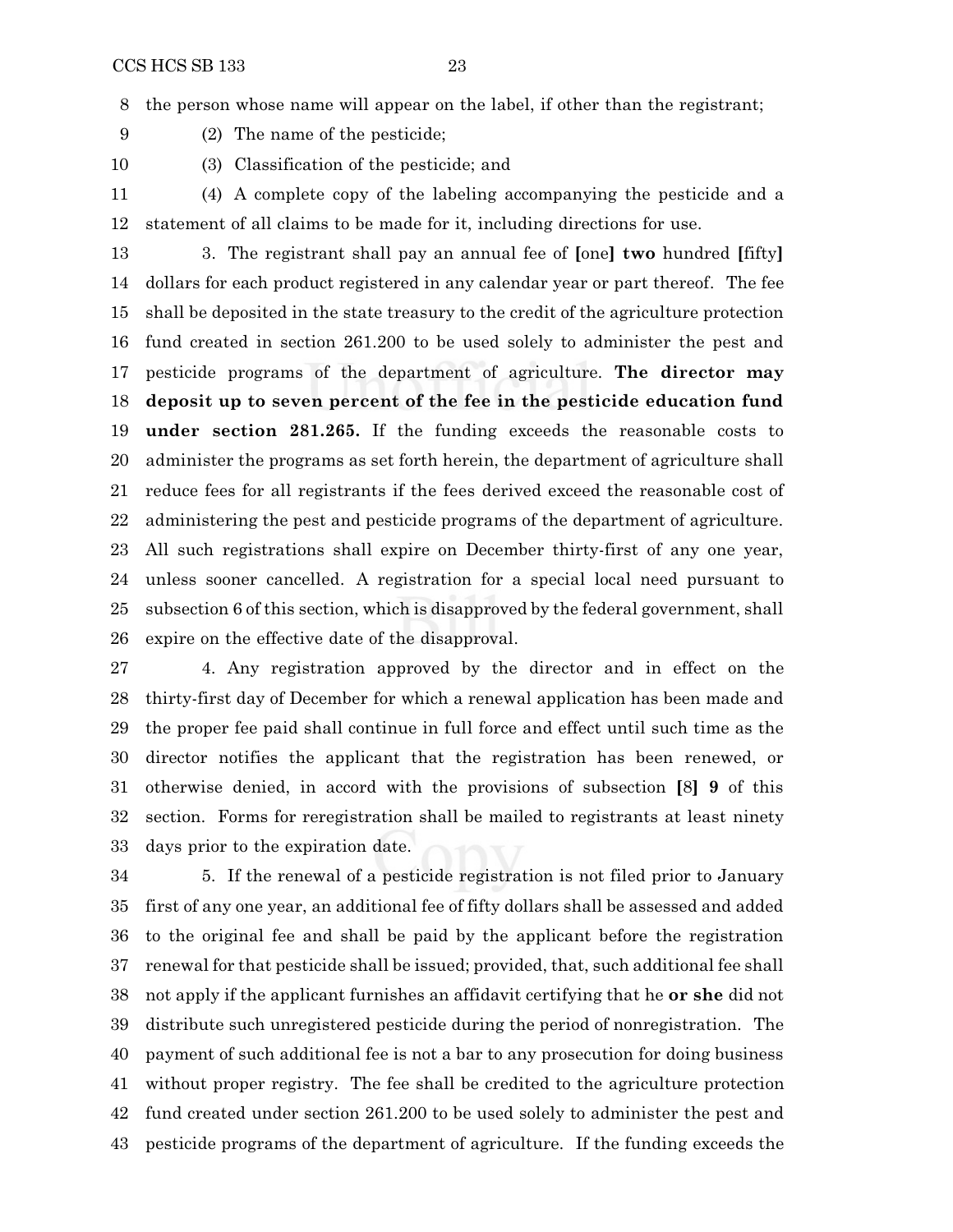reasonable cost to administer the programs as set forth herein, the department of agriculture shall reduce fees for all registrants if the fees derived exceed the reasonable cost of administering the pest and pesticide programs of the department of agriculture.

 6. Provided the state complies with requirements of the federal government to register pesticides to meet special local needs, the director shall require that registrants comply with sections 281.210 to 281.310 and pertinent federal laws and regulations. Where two or more pesticides meet the requirements of this subsection, one shall not be registered in preference to the other.

 7. The director may require the submission of the complete formula of any pesticide to approve or deny product registration. If it appears to the director that the composition and efficacy of the pesticide is such as to warrant the proposed claims for it and if the pesticide and its labeling and other material required to be submitted comply with the requirements of sections 281.210 to 281.310, he **or she** shall register the pesticide.

 8. Provided the state is authorized to issue experimental use permits, the director may:

 (1) Issue an experimental use permit to any person applying for an experimental use permit if he **or she** determines that the applicant needs such permit in order to accumulate information necessary to register a pesticide under sections 281.210 to 281.310. An application for an experimental use permit may be filed at the time of or before or after an application for registration is filed;

 (2) Prescribe terms, conditions, and period of time for the experimental permit which shall be under the supervision of the director;

 (3) Revoke any experimental permit, at any time, if he **or she** finds that its terms or conditions are being violated, or that its terms and conditions are inadequate to avoid unreasonable adverse effects on the environment.

 9. If it does not appear to the director that the pesticide is such as to warrant the proposed claims for it or if the pesticide and its labeling and other material required to be submitted do not comply with the provisions of sections 281.210 to 281.310 or with federal laws, he **or she** shall notify the registrant of the manner in which the pesticide, labeling, or other material required to be submitted fail to comply with sections 281.210 to 281.310 or with federal laws so as to afford the registrant an opportunity to make the necessary corrections. If, upon receipt of such notice, the registrant insists that such corrections are not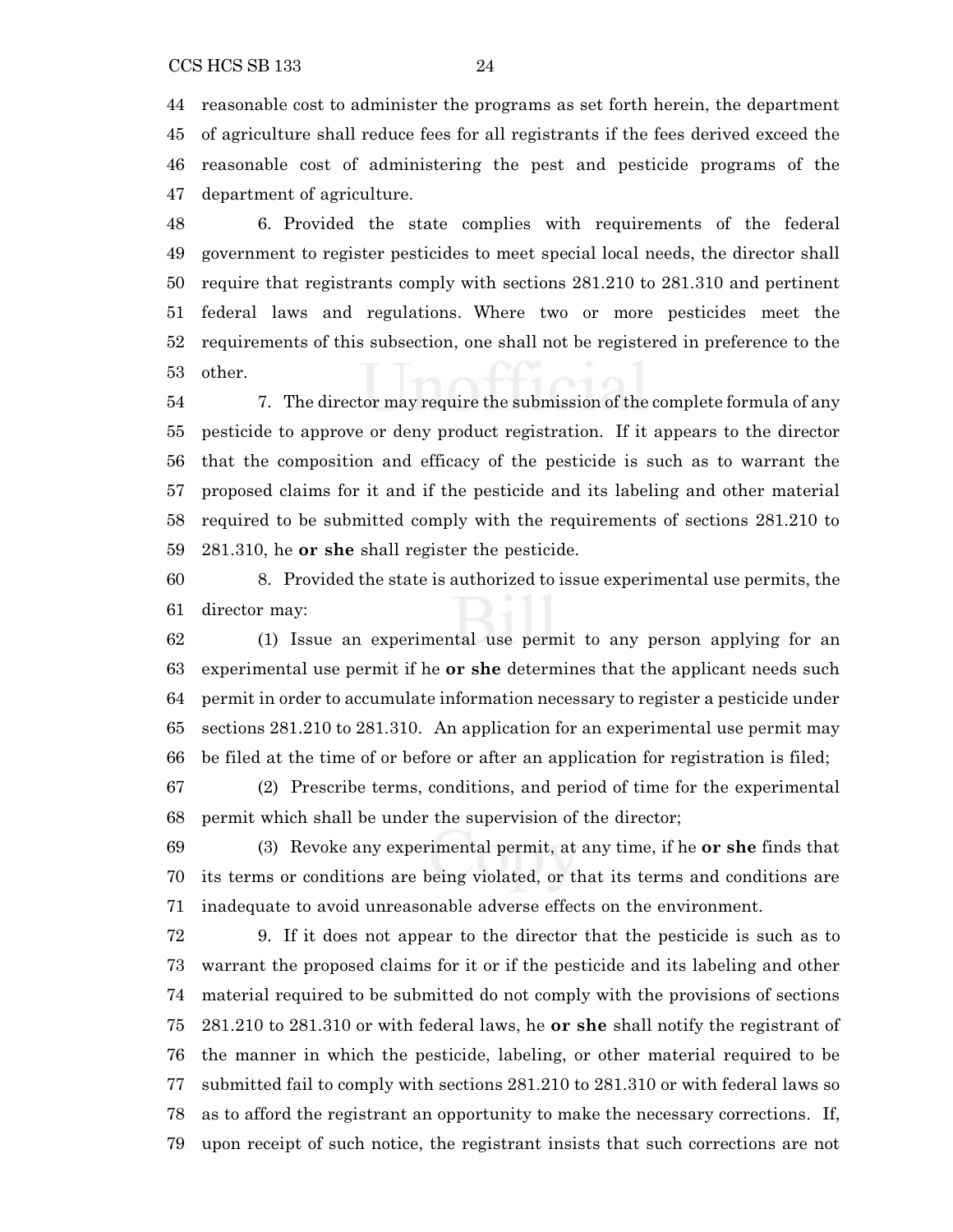necessary and requests in writing that the pesticide be registered or, in the case of a pesticide that is already registered, that it not be cancelled, the director, within ninety days, shall hold a public hearing to determine if the pesticide in question should be registered or cancelled. If, after such hearing, it is determined that the pesticide should not be registered or that its registration should be cancelled, the director may refuse registration or cancel an existing registration until the required label changes are accomplished. If the pesticide is shown to be in compliance with sections 281.210 to 281.310 and federal laws, the pesticide will be registered. Any appeals resulting from administrative decisions by the director will be taken in accordance with sections 536.100 to 536.140.

 10. Notwithstanding any other provision of sections 281.210 to 281.310, registration is not required in the case of a pesticide shipped from one plant or warehouse within this state to another plant or warehouse within this state when such plants are operated by the same persons.

 11. The director shall not make any lack of essentiality a criterion for denying registration of a pesticide except where none of the labeled uses are present in the state. Where two or more pesticides meet the requirements of sections 281.210 to 281.310, one shall not be registered in preference to the other.

 12. Notwithstanding any other provision of law to the contrary, the director may allow a reasonable period of time for the retailer to dispose of existing stocks of pesticides after the manufacturer or distributor has ceased to register the product with the state. The method of disposal shall be determined by the director.

**281.265. There is hereby created in the state treasury the "Pesticide Education Fund", which shall consist of any moneys or fees appropriated to the fund as well as a portion of any fees collected by the department of agriculture under section 281.260 and deposited by the director that are not otherwise placed in the state treasury to the credit of the agriculture protection fund under section 261.200. The state treasurer shall be custodian of the fund. In accordance with sections 30.170 and 30.180, the state treasurer may approve disbursements. The fund shall be a dedicated fund and, upon appropriation, moneys in the fund shall be used solely to provide funding for pesticide applicator certification programs, pesticide education programs, and pesticide waste and container disposal programs. Notwithstanding the provisions of section 33.080 to the**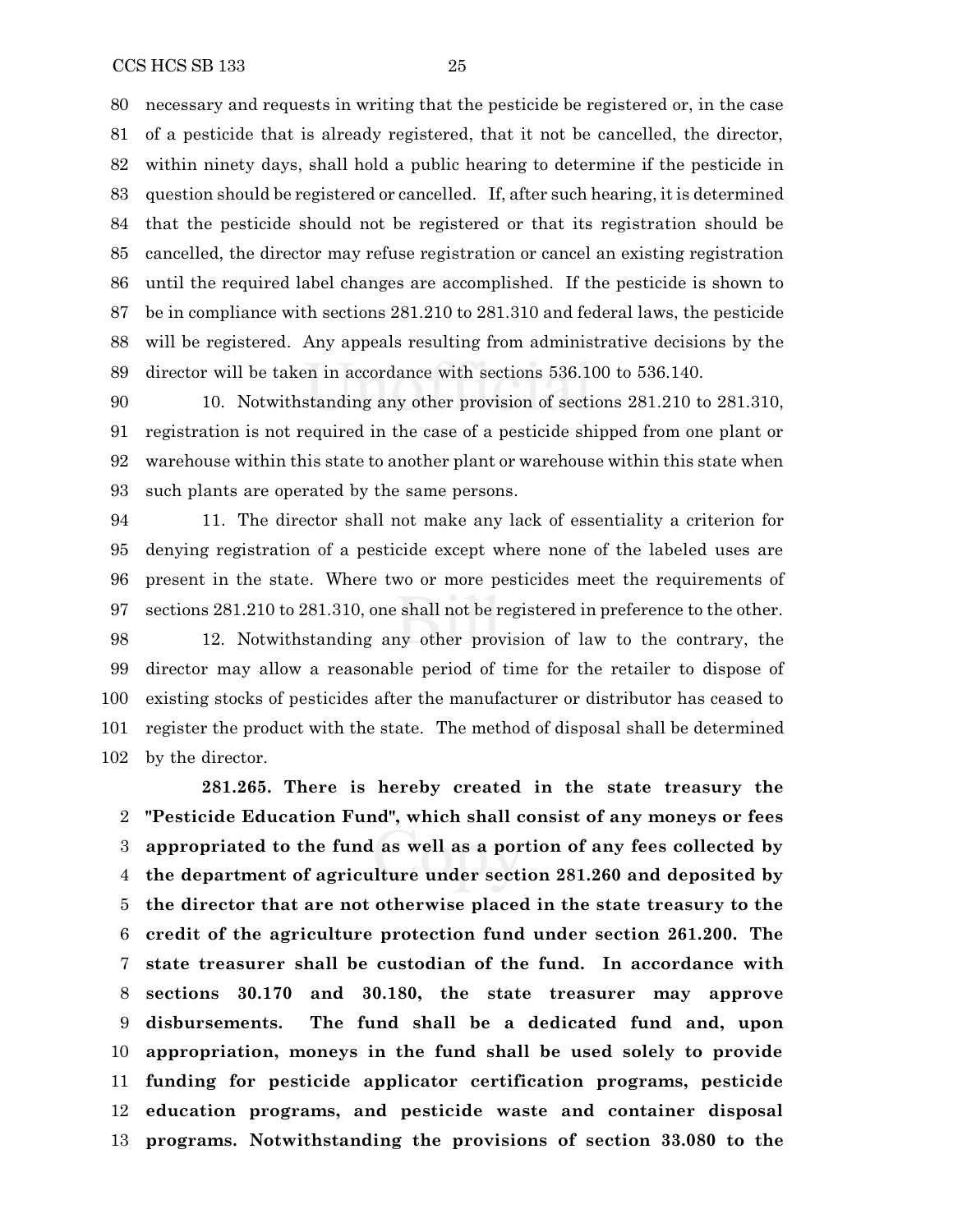#### CCS HCS SB 133 26

 **contrary, any moneys remaining in the fund at the end of the biennium shall not revert to the credit of the general revenue fund. The state treasurer shall invest moneys in the fund in the same manner as other funds are invested. Any interest and moneys earned on such investments shall be credited to the fund.**

**[**195.755. A grower may retain seed from each industrial hemp crop to ensure a sufficient supply of seed for that grower for the following year. A grower shall not be required to obtain an agricultural hemp seed production permit in order to retain seed for future planting. Any seed retained by a grower for future planting shall not be sold or transferred and does not have to meet agricultural hemp seed standards established by the department.**]**

**[**195.770. 1. The Missouri Crop Improvement Association, 2 in collaboration with the department, may establish and administer a certification program for agricultural hemp seed in this state. Participation in the certification program shall be voluntary for growers and cultivators of industrial hemp.

 2. The Missouri Crop Improvement Association, in collaboration with the department, may develop a Missouri heritage seed for industrial hemp. In developing a Missouri heritage seed, the department may:

 (1) Breed, plant, grow, cultivate, and harvest the plant cannabis; and

(2) Collect seeds from wild cannabis plants.**]**

**[**280.005. Sections 280.005 to 280.140 shall be known as the "Missouri Treated Timber Law".**]**

**[**280.010. As used in this chapter the following terms mean:

 (1) "Brand", an identification mark assigned to a treated timber producer, used to mark treated timber products after treatment;

 (2) "Director", the director of the state department of agriculture;

 (3) "Preservative" includes such chemicals or combination thereof that will protect wood or wood products against deterioration or destruction from any one or combination of the following: insects, fungi, bacteria, or other wood-destroying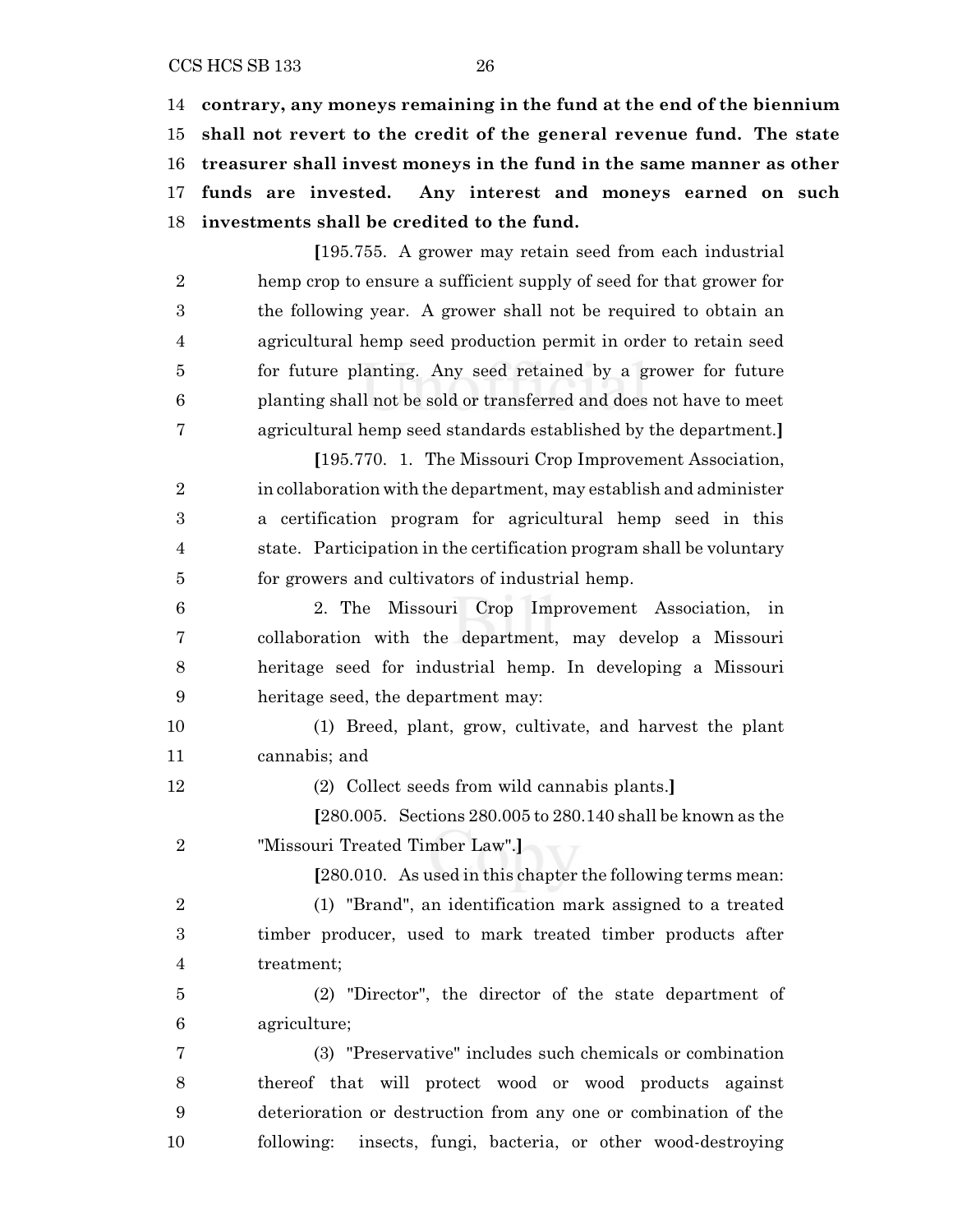organisms;

 (4) "Retention of preservatives", the amount of preservative in pounds per cubic foot or metric equivalent retained in wood after preservative treatment;

 (5) "Stop-sale", an administrative order provided by law, restraining the sale, disposition, and movement of a definite amount of treated timber, of a specific piece, bundle, charge or shipment if the treated timber is distinguished by piece, bundle, charge or shipment;

 (6) "Treated timber", wood or wood products treated by the impregnation or application of chemical solutions or chemical mixtures for the purpose of retarding or preventing deterioration or destruction by insects, fungi, bacteria, or other wood-destroying organisms;

 (7) "Treated timber dealer", any retail or wholesale place of business other than treated timber producers that sells or offers for sale treated timber products;

 (8) "Treated timber producer", any person, firm or corporation who engages in the business of treating timber products with preservatives.**]**

**[**280.020. It shall be unlawful for any treated timber producer to sell or offer for sale within the state of Missouri any treated timber unless such treated timber meets the standards for such products as established by the director under the provisions of this chapter.**]**

**[**280.030. Every treated timber producer shall annually secure a license from the director before such treated timber may be sold or offered for sale in the state of Missouri. The fee for such treated timber producer license shall be two hundred dollars annually. This annual license fee shall also allow the sale of treated timber without the additional purchase of the treated timber dealer license required by section 280.035.**]**

**[**280.035. Every treated timber dealer who engages in the business of selling treated timber shall annually secure a license from the director for each location or place of business where such sales occur before such treated timber may be sold or offered for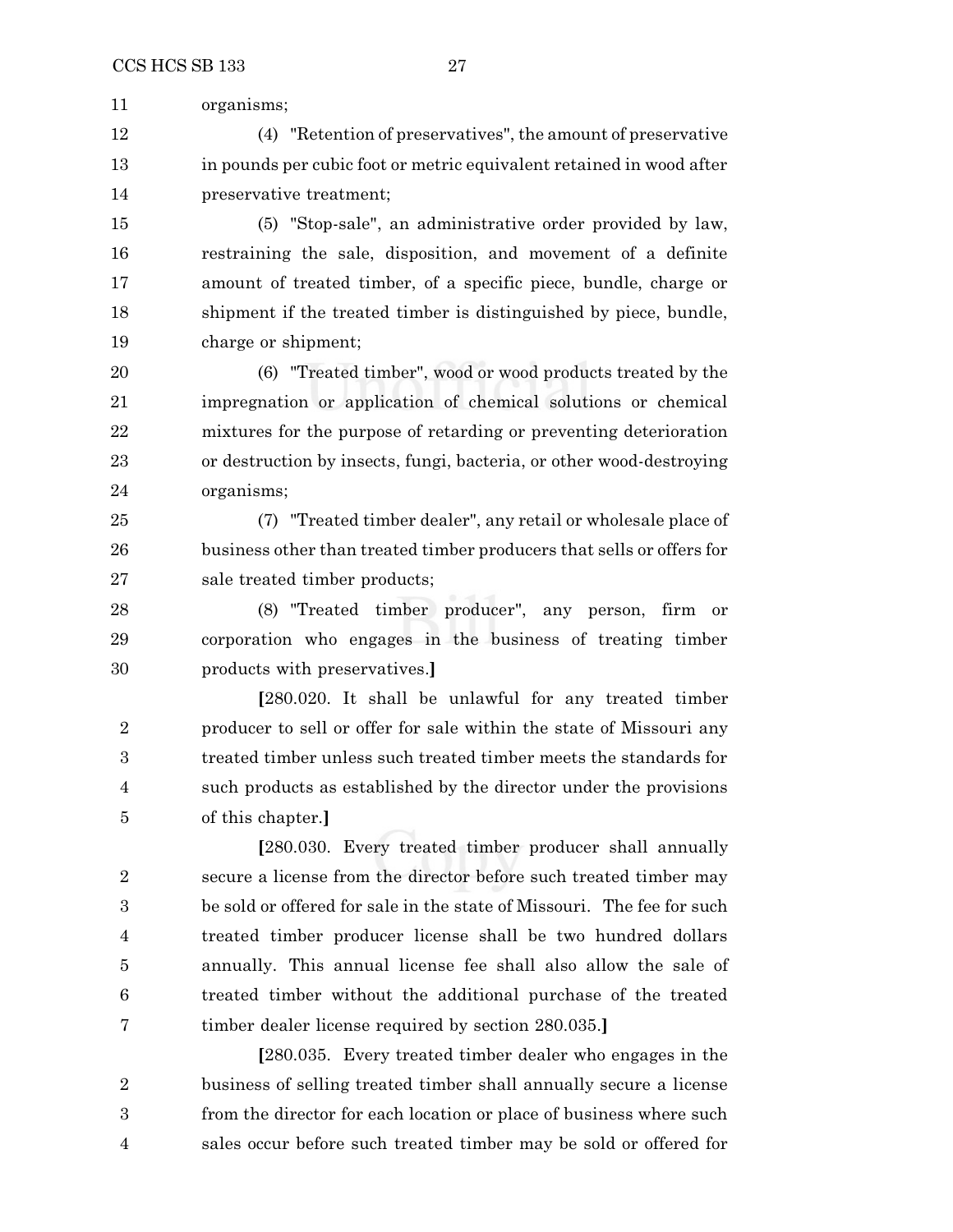sale in the state of Missouri by such treated timber dealer. The fee for a treated timber dealer license shall be fifteen dollars.**]**

**[**280.037. Every treated timber dealer before selling or offering for sale treated timber in the state of Missouri shall file a license application provided by the department of agriculture and shall give the following information:

- 
- (1) Company name, address, and telephone number; and
- 
- (2) The type of treated timber to be sold.**]**

**[**280.038. 1. No license is transferable. All persons holding a Missouri treated timber license shall post the license in a conspicuous place in the place of business to which it applies. The licensing year shall be twelve months, or any fraction thereof beginning on July first and ending June thirtieth. Fees collected under sections 280.030 and 280.035 shall constitute a fund for the payment of costs of inspection, sampling, and analysis and other expenses necessary for the administration of sections 280.005 to 280.145 and shall be deposited in the state treasury and credited to the general revenue fund.

 2. If the application for renewal of any treated timber license is not filed prior to expiration date in any year, a penalty of fifty percent shall be assessed and added to the original fee and shall be paid by the applicant before that renewal license shall be issued.**]**

**[**280.040. Whenever the director has knowledge that a licensee licensed under the provisions of this chapter has violated the provisions of this chapter, in order to protect the interest of the public, the director, after hearing, may suspend or revoke his license. The licensee shall be notified in writing of the violation, date and place of the hearing of suspension or revocation of his license.**]**

**[**280.050. The director may promulgate rules to establish specifications for wood preservation and treating practices; to prescribe the minimum net retention of preservative per cubic foot or metric equivalent of wood in treating timber products; to establish branding requirements for treated timber; and to set requirements for preservative and product use information to be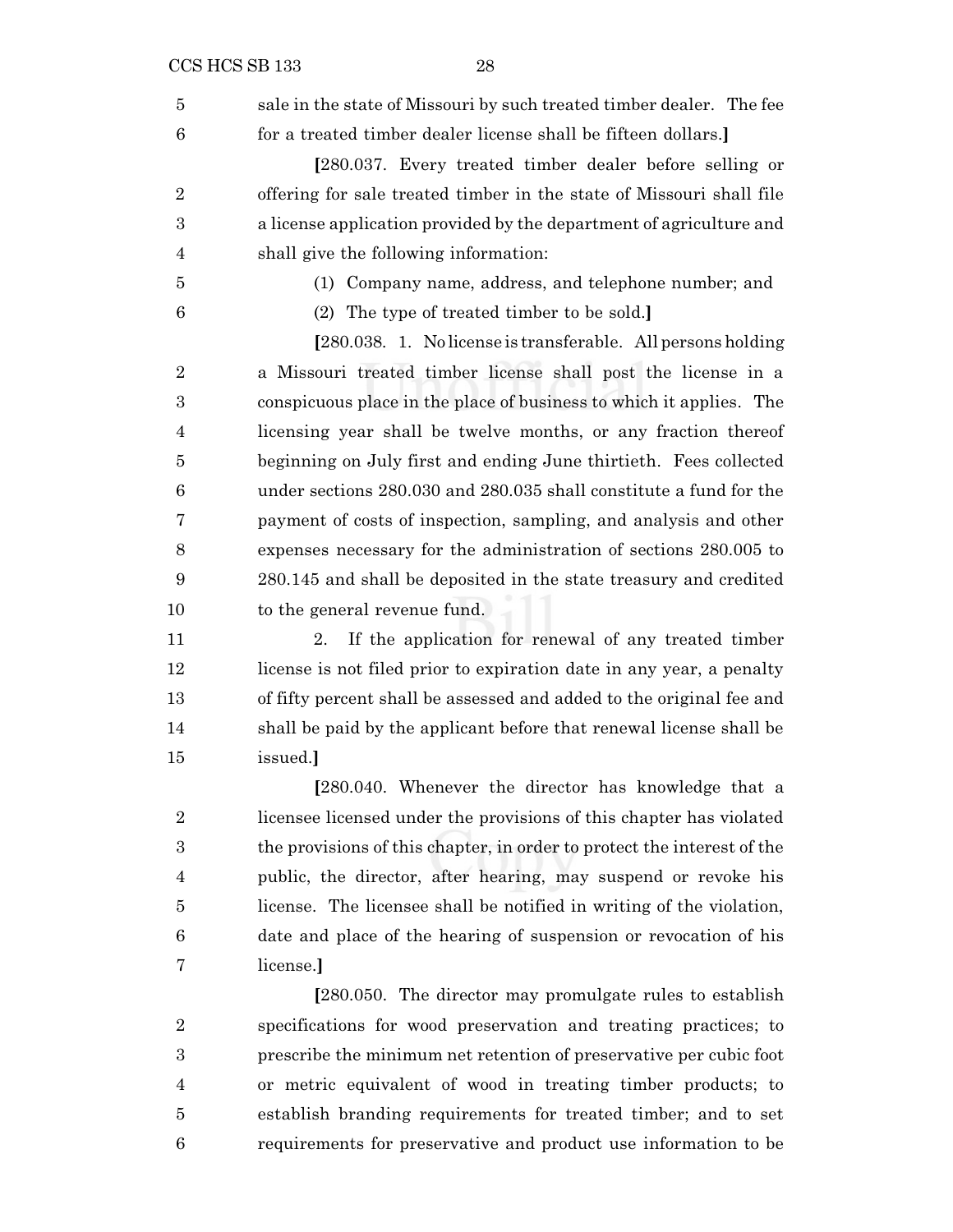| 7                | supplied to purchasers. No rule or portion of a rule promulgated        |
|------------------|-------------------------------------------------------------------------|
| 8                | under the authority of this chapter shall become effective unless it    |
| 9                | has been promulgated pursuant to the provisions of section              |
| 10               | 536.024.                                                                |
|                  | [280.060. Every treated timber producer chemically treating             |
| $\boldsymbol{2}$ | timber for sale or offer for sale in Missouri, whether in state or out  |
| 3                | of state, shall, before selling or offering for sale, file with the     |
| 4                | director a statement giving the following information:                  |
| 5                | (1) The type of treatment used in processing the treated                |
| 6                | timber;                                                                 |
| 7                | The guaranteed net retention of preservative per cubic<br>(2)           |
| 8                | foot or metric equivalent of treated timber.]                           |
|                  | [280.070. Treated timber products shall be clearly branded              |
| $\boldsymbol{2}$ | before being sold or offered for sale within the state of Missouri as   |
| 3                | determined by rule. Each brand so used must be registered with          |
| 4                | the director.]                                                          |
|                  | [280.080. All treated timber being sold or offered for sale             |
| $\overline{2}$   | within the state shall be accompanied by an invoice which shall         |
| 3                | carry the following information in addition to the price, terms of      |
| 4                | sale and other information required by the purchaser:                   |
| 5                | (1) The type of preservative used in processing treated                 |
| 6                | timber;                                                                 |
| 7                | The guaranteed net retention of preservative per cubic<br>(2)           |
| 8                | foot or metric equivalent of treated wood; and                          |
| 9                | (3) Other information determined necessary and prescribed               |
| 10               | by the director by rule.]                                               |
|                  | [280.090. For the purpose of carrying out the provisions and            |
| $\overline{2}$   | requirements of this chapter and the rules made and notices given       |
| 3                | pursuant thereto, the director or his authorized agents, inspectors     |
| 4                | or employees may enter into or upon any premises during                 |
| 5                | reasonable business hours and open any package or container             |
| 6                | containing or believed to contain treated timber and to take            |
| 7                | reasonable samples for testing purposes of preservatives used or        |
| 8                | treated products being sold or offered for sale. If the director or his |
| 9                | authorized agent is denied access to any premises, where such           |

access was sought for the purposes set forth in this chapter, the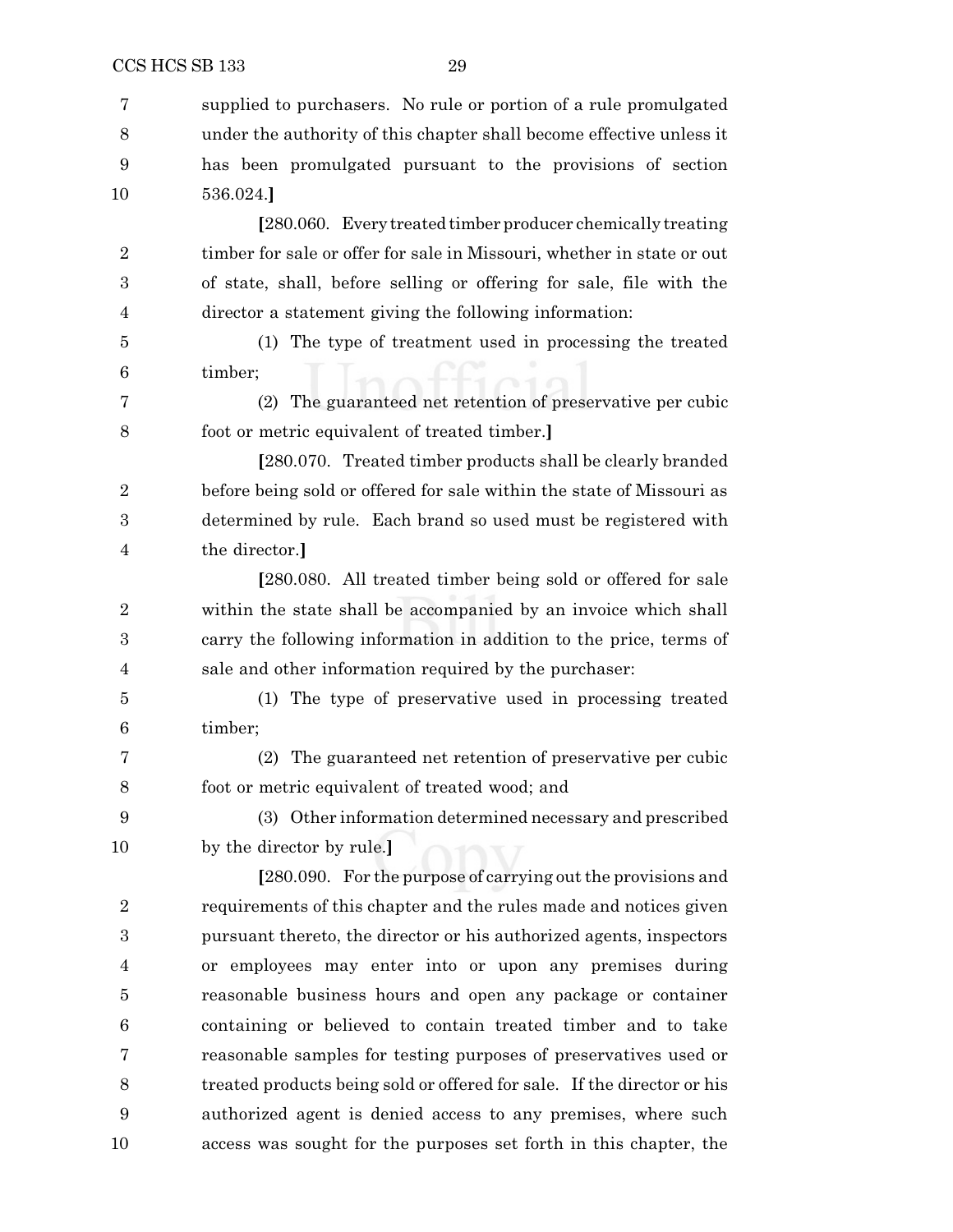director or his authorized agent may apply to a court of competent jurisdiction for a search warrant authorizing access to the premises. The court may issue a search warrant for the purposes requested upon probable cause being shown.**]**

**[**280.095. 1. The director or his authorized agent is authorized to issue and enforce written or printed "stop sale" orders to the owner or custodian of any treated timber and to hold those timber products at a designated place when the director or his authorized agent finds treated timber being offered for sale in violation of any provision of this chapter or rules promulgated pursuant thereto.

 2. The owner or custodian of the treated timber subject to the "stop sale" order may require, and upon request shall be granted, a hearing in the circuit court of the city or county in which the products are located to determine whether probable cause exists that the statutes or regulations have been violated. The hearing shall be granted within three working days of the day of receipt by the court of the request for a hearing. The director or his agent shall, at the time of the seizure, notify in writing the custodian of the seized treated timber of the right to a hearing. If the custodian is not the owner of the treated timber, the director or his agent shall make reasonable efforts to notify the person holding title to the property, as owner, of the seizure and of his right to a hearing.

 3. The "stop sale" order shall be effective until the law has been complied with and the treated timber has been released, in writing, by the director, or the violations have been otherwise legally disposed of by written authority. When the requirements of this chapter and rules promulgated hereto have been complied with, the director shall release the treated timber. If compliance is not obtained within thirty days, the director may begin, or upon request of the owner or custodian shall begin, proceedings for condemnation.**]**

**[**280.100. Any treated timber being sold or offered for sale in Missouri in violation of the provisions of this chapter may be proceeded against in any circuit court in any county of the state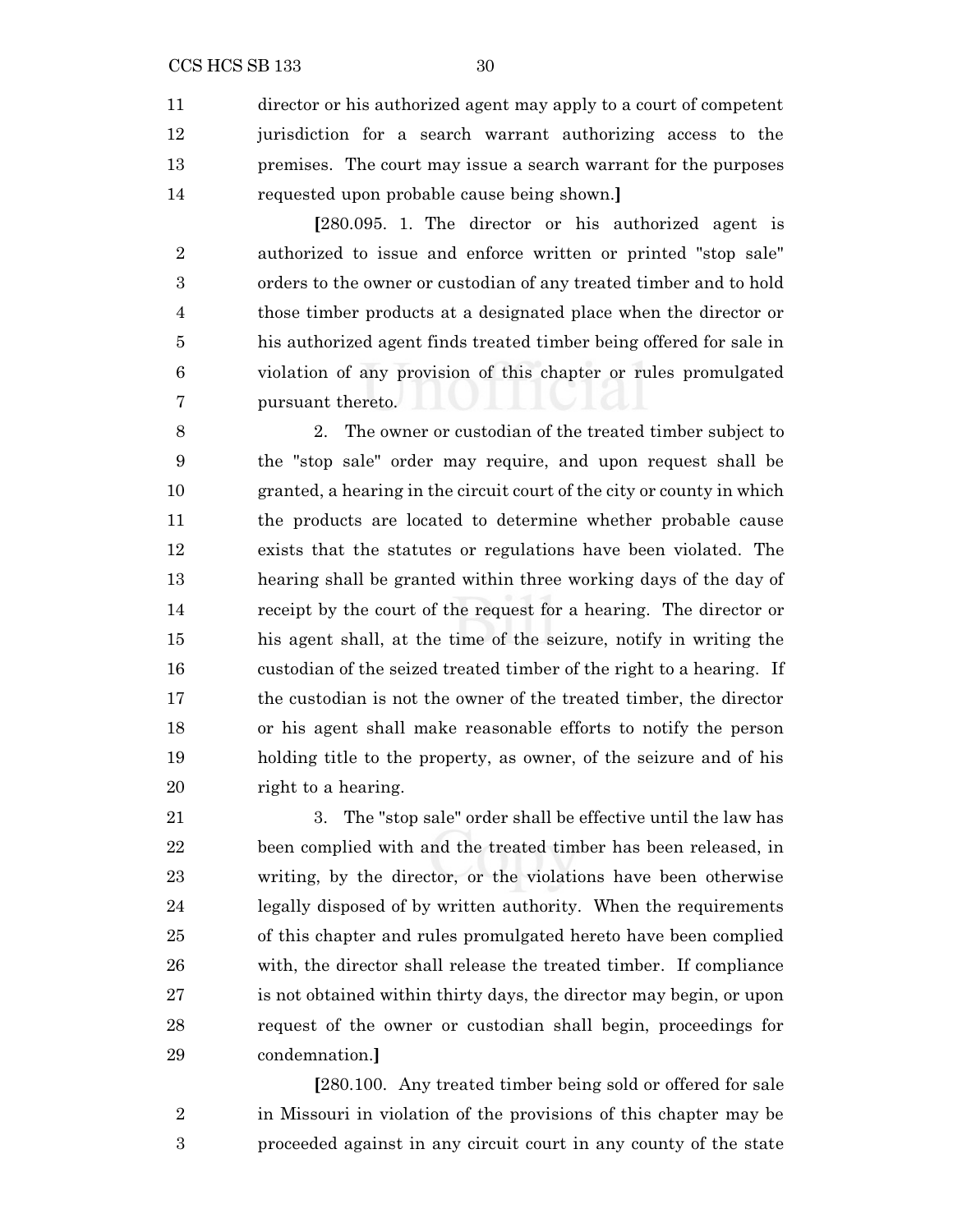$CCS HCS SB 133$   $31$ 

 where it may be found and seized for condemnation, provided the offending person, firm or corporation has had official warning from the director of the department of agriculture or his authorized agent of this or previous violation.**]**

**[**280.110. 1. If any treated timber is condemned, it shall, after entry of decree, be disposed of by destruction or sale as the court may direct, and the proceeds, if the treated timber is sold, less legal costs and administrative costs and civil penalty, shall be paid to the person holding title to the treated timber; provided that the treated timber shall not be sold contrary to the provisions of sections 280.005 to 280.140; and provided, further, that upon payment of costs and execution and delivery of a good and sufficient bond, conditioned that the treated timber shall not be disposed of unlawfully, the court may direct that said treated 11 timber be delivered to the owner or custodian thereof for retreating or disposal, as the case may be.

 2. If the court orders a condemnation sale to dispose of the treated timber, ten percent of the proceeds or ten thousand dollars, whichever is less, shall be paid to the general revenue fund as a civil penalty.**]**

**[**280.120. Exceptions:

 (1) No part of this chapter shall be construed as affecting farmers or other persons treating timber or timber products for home or personal use;

 (2) No part of this chapter shall be construed to prohibit any manufacturer of treated timber products from employing preservative standards and methods prescribed by federal or state agencies, departments or political subdivisions, railroads, mines, and public utilities in the manufacturing, sale and delivery in this state of their orders of treated timber products, except that the manufacturer must show proof of contract when requested to do so 12 by the director;

 (3) No part of this chapter shall be construed to include within the definition of treated timber dealer federal or state agencies, departments or political subdivisions, railroads, mines, public and municipal utilities and corporations organized under